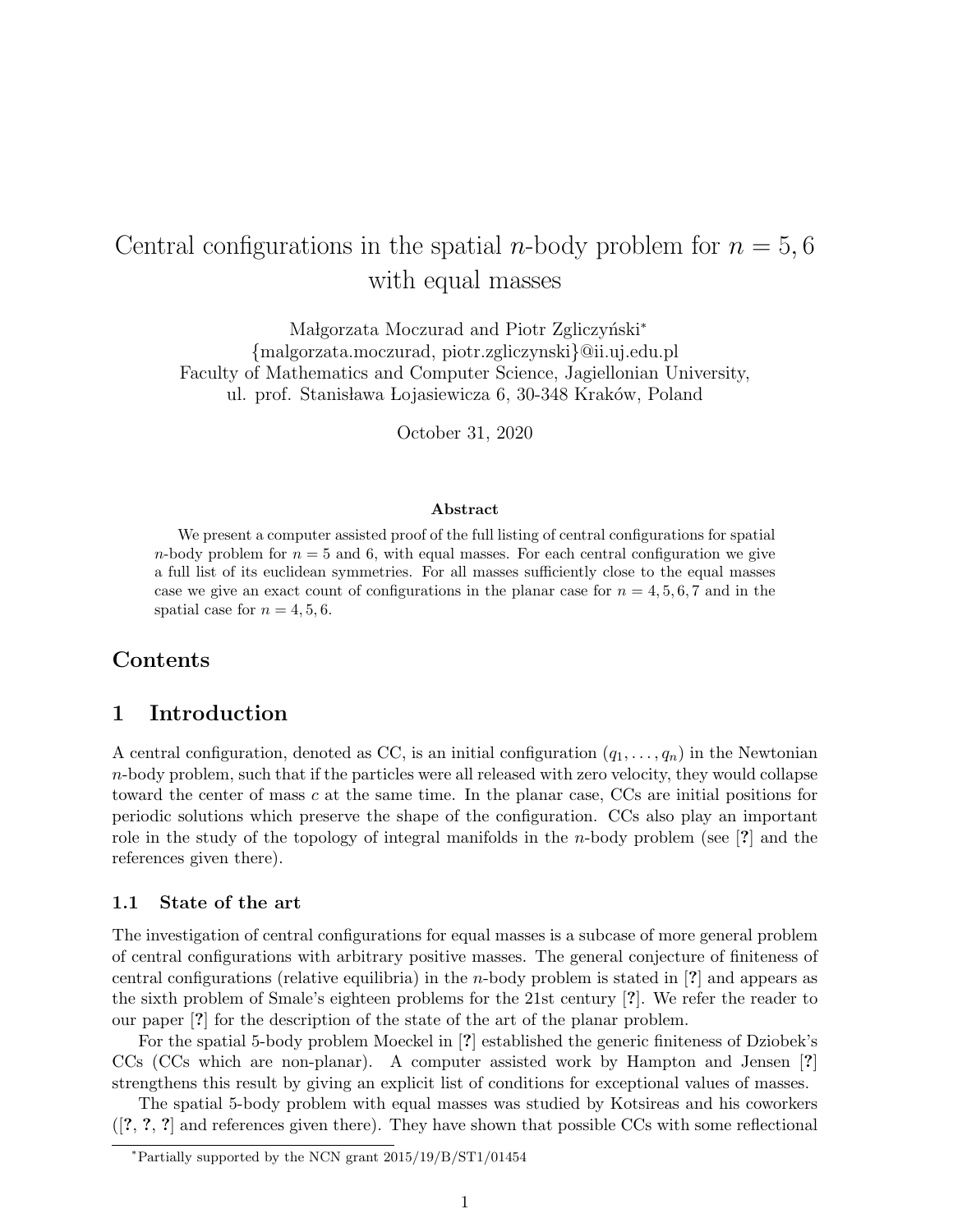symmetry can be divided into five classes. For four of them they proved (computer assisted proof) the existence of a CC and stated a hypothesis that no CC exists in the remaining one. This hypothesis was later proven in [?] through another computer assisted proof. In our paper, we confirm that there are exactly four non-equivalent non-planar CCs having a reflection symmetry for  $n = 5$  bodies with equal masses; moreover we prove that there are no non-symmetric nonplanar CCs for  $n = 5$ .

Next relevant work on spatial CC for  $n = 5$  is [?], where a complete classification of the isolated CCs of the 5-body problem was given. The approach has a numerical component, hence it cannot be claimed fully rigorous (on the other hand the existence of identified isolated CC, has been proven using the Krawczyk's operator, i.e. a tool from interval arithmetic we also use). The proof also does not exclude the possibility that a higher dimensional set of solutions exists.

The above mentioned works study the polynomial equations derived from the equations for CC using the (real or complex) algebraic geometry tools. In contrast, we take a different approach: we use standard interval arithmetic tools, hence in principle we can treat also other potentials which cannot be reduced to polynomial equations.

#### 1.2 Main result

In the paper, we show that there exists only a finite number of different CCs (up to euclidean symmetries, scaling and permutations of bodies), for  $n = 5, 6$  in the spatial *n*-body Newtonian problem with equal masses. There are four non-planar CCs for  $n = 5$  and nine for  $n = 6$ ; they are listed in Section ??. Moreover, for each of these CCs we give a list of all euclidean symmetries. In particular we show that each of these central configurations has some reflectional symmetry.

Hence any CC can be obtained from one of the above CCs by a suitable composition of translation, scaling, rotation, reflection and permutation of bodies.

**Theorem 1** In the spatial n-body Newtonian problem with equal masses there exists exactly four for  $n = 5$  and nine for  $n = 6$  types of non-planar CCs. Each of them has a reflectional symmetry.

The method used in the present paper is a straightforward extension of our work [?] on the planar case to the spatial one. This is basically a brute force approach using standard interval arithmetic tools.

#### 1.3 Structure of the paper

The paper is organized as follows. In Section ?? and Section ?? we recall notations, definitions and fundamental equations for central configurations. In Section ?? we explain the method of finding and recognizing symmetries of  $CCs$  – the idea is the same as in [?], however algebraic details are different. We present a subject more formally, since symmetries in 3D are more complicated than in the planar case. In Section ?? we give some details of the computer assisted proof focusing on the reduction of the configuration space to be searched. In Section ?? we give a full listing of central configurations for  $n = 5$  and 6. Section ?? we count the number of non-equivalent CCs for the case of masses close to the equal mass case, where, informally speaking, we call two CCs equivalent if they have the same geometrical shape. In Section ?? we report on our non-rigorous computations concerning the instability of all planar CCs in the equal mass case.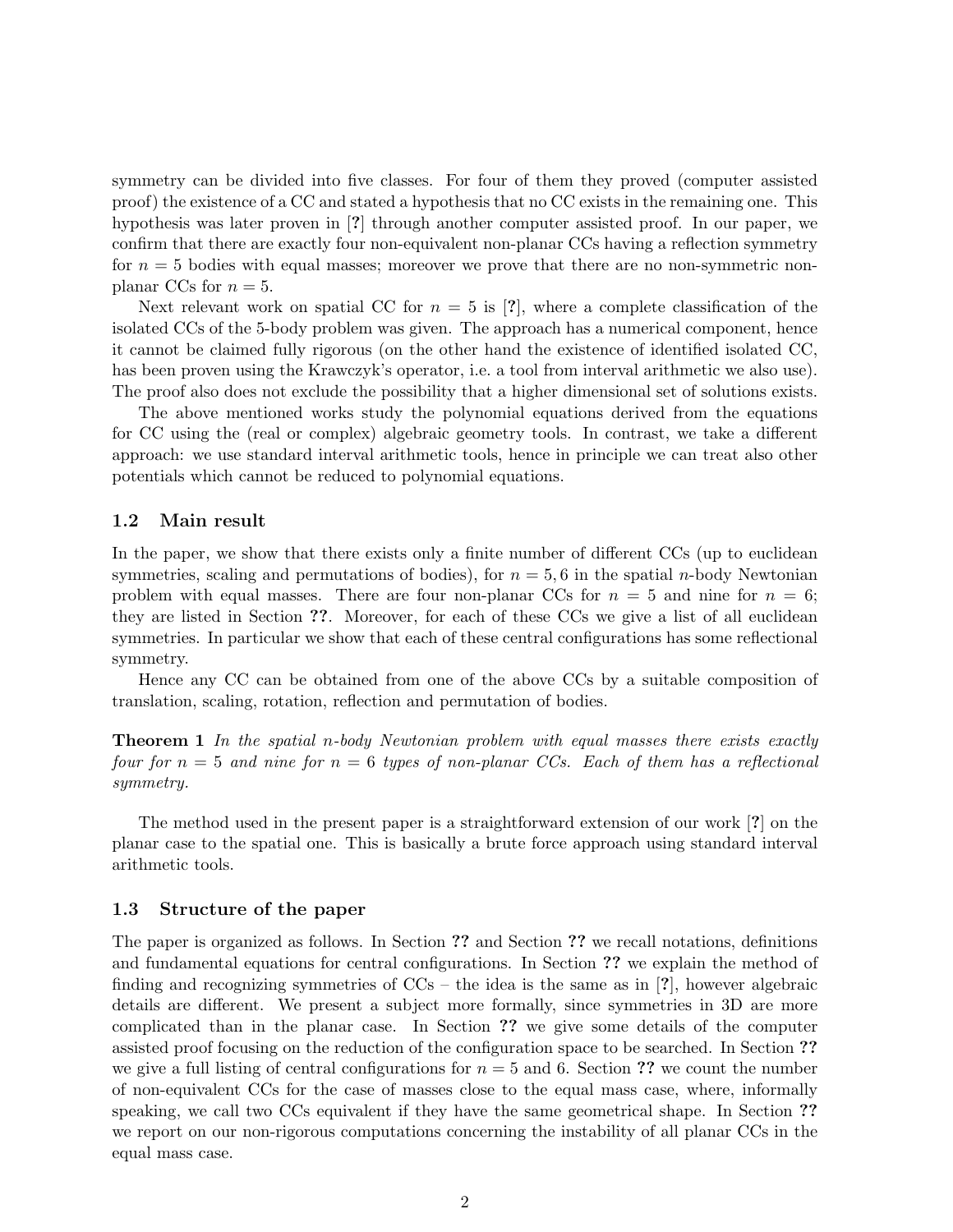# 2 Equations for central configurations

This section is almost identical to some parts of Section 2 in [?]. It is included here just to make the paper reasonably self-contained.

By |z| we denote the Euclidian norm of z, i.e.  $|z| = \left(\sum_{i=1}^d z_i^2\right)^{1/2}$ , where  $z \in \mathbb{R}^d$ . By  $(x|y)$ we denote the standard scalar product, i.e.  $(x|y) = \sum_{i=1}^{d} x_i y_i$ , where  $x, y \in \mathbb{R}^d$ . We often use  $z^2 := (z|z)$ . Let  $q_i \in \mathbb{R}^d$ ,  $i = 1, ..., n$  and  $d \geq 1$  (the physically interesting cases are  $d = 1, 2, 3$ ),  $2 - (\gamma | \gamma)$  Let  $\alpha \in \mathbb{R}^d$ where  $q_i$  is a position of *i*-th body with mass  $m_i \in \mathbb{R}_+$ . Let us set

$$
M = \sum_{i=1}^{n} m_i.
$$
\n<sup>(1)</sup>

Central configurations are solutions of the following system of equations (see [?]):

$$
\lambda(q_i - c) = \sum_{\substack{j=1 \ j \neq i}}^n \frac{m_j}{r_{ij}^3}(q_i - q_j) =: \frac{1}{m_i} f_i(q_1, \dots, q_n), \quad i = 1, \dots, n
$$
\n(2)

where  $\lambda \in \mathbb{R}$  is a constant,  $c = \left(\sum_{i=1}^n m_i q_i\right)/M$  is center of mass,  $r_{ij} = r_{ji} = |q_i - q_j|$  is the Euclidean distance between i-th and j-th bodies and  $(-f_i)$  is the force which acts on i-th body resulting from the gravitational pull of other bodies. The system of equations (??) has the same symmetries as the *n*-body problem. It is invariant with respect to group of isometries of  $\mathbb{R}^d$  and the scaling of variables.

The system (??) has dn equations and  $dn+1$  unknowns:  $q_i \in \mathbb{R}^d$  for  $i = 1, ..., n$  and  $\lambda \in \mathbb{R}_+$ . The system has a  $\mathcal{O}(d)$  and scaling symmetry (with respect to  $q_i$ 's and  $m_i$ 's), where  $\mathcal{O}(d)$  is an orthogonal group in dimension d. If we demand that  $c = 0$  (which is obtained by a suitable translation) and  $\lambda = 1$  (which can be obtained by scaling  $q_i$ 's or  $m_i$ 's) we obtain the equations (compare [?, ?, ?])

$$
q_i = \sum_{j,j \neq i} \frac{m_j}{r_{ij}^3} (q_i - q_j) =: \frac{1}{m_i} f_i(q_1, \dots, q_n), \quad i = 1, \dots, n.
$$
 (3)

It is easy to see that if (??) is satisfied, then  $c = 0$  and (??) also holds for  $\lambda = 1$ . A point  $q=(q_1,\ldots,q_n)\in(\mathbb{R}^d)^n$  is called a *configuration*. If q satisfies (??), then it is called a *normalized* central configuration (abbreviated as CC). For the future use we introduce the function  $F$ :  $\Pi_{i=1}^n \mathbb{R}^d \to \Pi_{i=1}^n \mathbb{R}^d$  given by

$$
F_i(q_1,\ldots,q_n) = q_i - \sum_{j,j \neq i} \frac{m_j}{r_{ij}^3} (q_i - q_j), \quad i = 1,\ldots,n.
$$
 (4)

Then the system (??) becomes

$$
F(q_1, \ldots, q_n) = 0. \tag{5}
$$

It is well know that for any  $(q_1, q_2, q_3, \ldots, q_n) \in (\mathbb{R}^d)^n$  holds

$$
\sum_{i=1}^{n} f_i = 0, \tag{6}
$$

$$
\sum_{i=1}^{n} f_i \wedge q_i = 0, \tag{7}
$$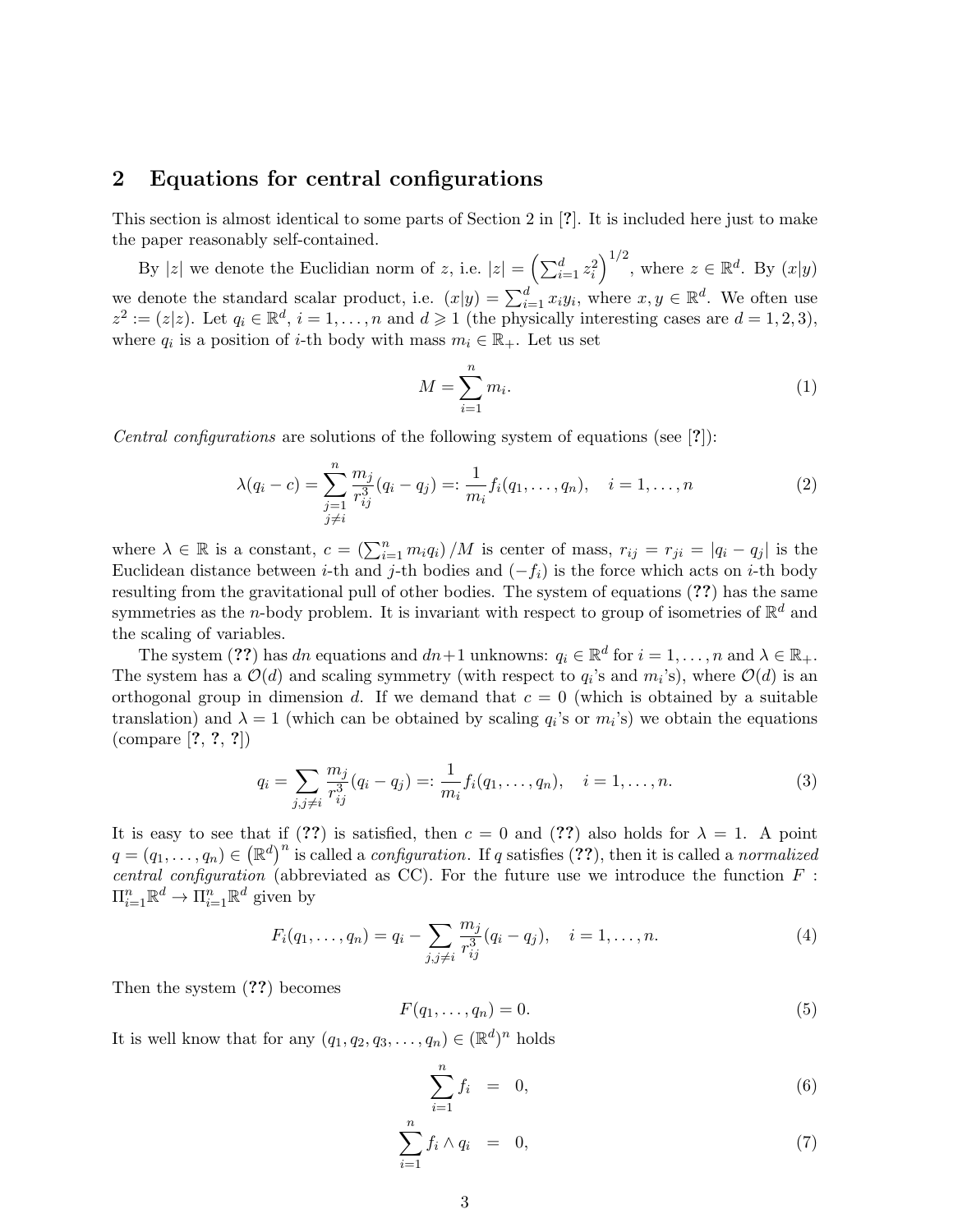where  $v \wedge w$  is the exterior product of vectors, the result being an element of exterior algebra. If  $d = 2, 3$  it can be interpreted as the vector product of v and w in dimension 3. The identities (??) and (??) are easy consequences of the third Newton's law (the action equals reaction) and the requirement that the mutual forces between bodies are in direction of the other body.

Consider system (??). After multiplication of i-th equation by  $m_i$  and addition of all equations using (??) we obtain (or rather recover) the center of mass equation

$$
\left(\sum_{i=1}^{n} m_i\right)c = \sum_i m_i q_i = 0. \tag{8}
$$

We can take the equations for *n*-th body and replace it with  $(??)$  to obtain an equivalent system.

$$
q_i = \sum_{j,j \neq i} \frac{m_j}{r_{ij}^3} (q_i - q_j) =: \frac{1}{m_i} f_i(q_1, \dots, q_n), \quad i = 1, \dots, n-1,
$$
\n(9)

$$
q_n = -\frac{1}{m_n} \sum_{i=1}^{n-1} m_i q_i.
$$
 (10)

In Section ?? we use (??) to define a reduced system of equations for CCs which does not have the degeneracies present in system  $(??)$ .

# 3 The reduced system of equations for CC

The goal of this section is to derive a set of equations (the reduced system of equations), which gives all CCs, but the system will no longer have  $\mathcal{SO}(3)$ -symmetry. This section is an extension to  $d = 3$  of the results of Section 5 in [?], where the planar case  $d = 2$  has been treated.

#### 3.1 Non-degenerate solutions of full and reduced systems of equations

Following Moeckel [?] we state the following definition.

**Definition 1** We say that a normalized central configuration  $q = (q_1, \ldots, q_n)$  is non-degenerate if the rank of  $DF(q)$  is equal to dn−dim  $SO(d)$ . Otherwise the configuration is called degenerate.

The idea of the above notion of degeneracy is to allow only for the degeneracy related to the rotational symmetry of the problem, because by setting  $\lambda = 1$  in (??) and keeping the masses fixed we removed the scaling symmetry.

We write the system  $(??-??)$  obtained from  $(??)$  after removing the *n*-th body using the center of mass equation (condition (??)) as

$$
F_{\text{red}}(q_1, \dots, q_{n-1}) = 0 \tag{11}
$$

where  $F_{\text{red}} : \Pi_{i=1}^{n-1} \mathbb{R}^d \to \Pi_{i=1}^{n-1} \mathbb{R}^d$ . Then it is easy to see that  $q = (q_1, \ldots, q_{n-1}, q_n)$  is a nondegenerate central configuration iff the rank of  $DF_{\text{red}}(q_1, \ldots, q_{n-1})$  is  $d(n-1) - \dim \mathcal{SO}(d)$ .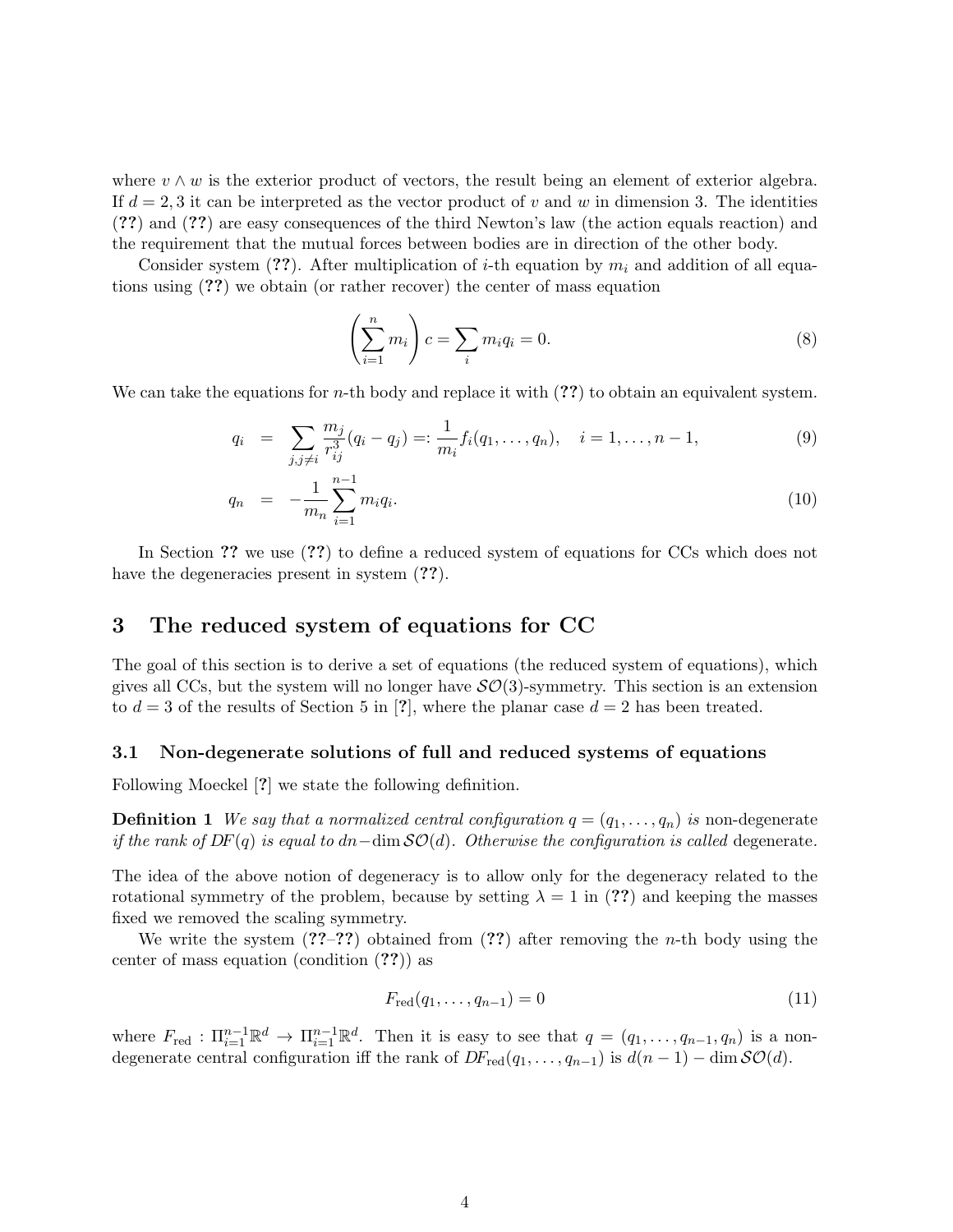#### 3.2 The reduced system RS

Let  $d = 3$ . The fact that the system of equations (??) is degenerate make this system not amenable for the use of standard interval arithmetic methods (see for example the Krawczyk operator) to rigorously count all possible solutions. We need to remove the  $\mathcal{SO}(3)$ -symmetry and then hope that all solutions will be non-degenerate. In this section we present such reduction.

Let us fix  $k_1, k_2 \in \{1, \ldots, n-1\}, k_1 \neq k_2$  and consider the following set of equations

$$
q_i = \frac{1}{m_i} f_i(q_1, \dots, q_n(q_1, \dots, q_{n-1})), \quad i \in \{1, \dots, n-1\}, i \neq k_1, k_2
$$
 (12)

$$
x_{k_1} = \frac{1}{m_{k_1}} f_{k_1, x}(q_1, \dots, q_n(q_1, \dots, q_{n-1})), \tag{13}
$$

$$
x_{k_2} = \frac{1}{m_{k_2}} f_{k_2, x}(q_1, \dots, q_n(q_1, \dots, q_{n-1})), \tag{14}
$$

$$
y_{k_2} = \frac{1}{m_{k_2}} f_{k_2, y}(q_1, \dots, q_n(q_1, \dots, q_{n-1})), \tag{15}
$$

where

$$
q_n(q_1,\ldots,q_{n-1}) = -\frac{1}{m_n}\sum_{i=1}^{n-1} m_i q_i,
$$
\n(16)

where  $f_i = (f_{i,x}, f_{i,y}, f_{i,z})$ . In the sequel, we use the abbreviation  $\mathcal{RS}$  to denote the reduced system (??–??). Observe that  $R\mathcal{S}$  coincides with the system (??–??) with the equations for  $y_{k_1}, z_{k_1}, z_{k_2}$  dropped.

Observe also that  $\mathcal{RS}$  no longer has  $O(3)$  as a symmetry group. But still it is symmetric with respect to the reflections against the coordinate planes.

The next theorem addresses the question: whether from  $RS$  we obtain the solution of  $(??)$ ?

- **Theorem 2 Case 1** If  $q = (q_1, \ldots, q_n)$  is a solution of RS and the following conditions are satisfied
	- (A1)  $x_{k_1} \neq x_n$ ,
	- (A2) the vectors  $(x_{k_1} x_n, y_{k_1} y_n)$  and  $(x_{k_2} x_n, y_{k_2} y_n)$  are linearly independent,

then it is a normalized central configuration, i.e. it satisfies  $(??)$ .

**Case 2** If q is a solution of RS such that  $z_i = 0$  for  $i = 1, ..., n$  and condition (A1) is satisfied, then  $q$  is a normalized central configuration, i.e. it satisfies  $(??)$ .

**Proof:** First we show Case 1. For any configuration  $q$  we set

$$
R_i(q_1, \ldots, q_n) = m_i q_i - f_i(q_1, \ldots, q_n), \quad i = 1, \ldots, n
$$
\n(17)

and for any  $(q_1, \ldots, q_{n-1}) \in (\mathbb{R}^3)^{n-1}$  we define

$$
\tilde{R}_i(q_1,\ldots,q_{n-1}) = R_i(q_1,\ldots,q_{n-1},q_n(q_1,\ldots,q_{n-1})), \quad i = 1,\ldots,n.
$$
\n(18)

We use the notation  $\tilde{R}_i = (\tilde{R}_{i,x}, \tilde{R}_{i,y}, \tilde{R}_{i,z})$ . Observe that for any  $(q_1, \ldots, q_{n-1}) \in (\mathbb{R}^3)^{n-1}$  holds

$$
\tilde{R}_n(q_1,\ldots,q_{n-1}) = -\sum_{i=1}^{n-1} \tilde{R}_n(q_1,\ldots,q_{n-1}).
$$
\n(19)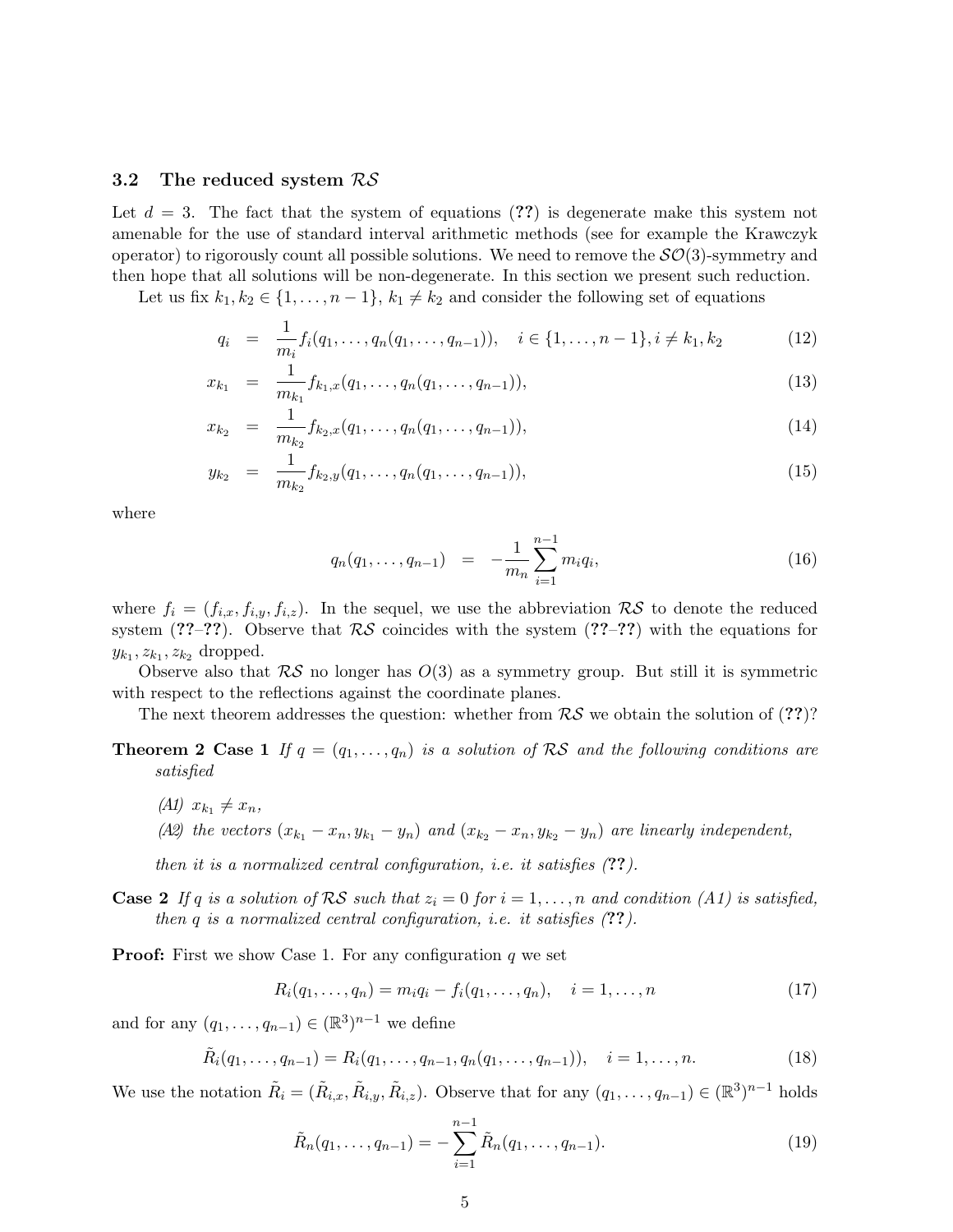Indeed, from  $(??)$  and  $(??)-(??)$  we have

$$
\tilde{R}_n(q_1,\ldots,q_{n-1}) = R_n(q_1,\ldots,q_{n-1},q_n(q_1,\ldots,q_{n-1}))
$$
\n
$$
= m_n q_n(q_1,\ldots,q_{n-1}) - f_n(q_1,\ldots,q_{n-1},q_n(q_1,\ldots,q_{n-1}))
$$
\n
$$
= -\sum_{i=1}^{n-1} m_i q_i + \sum_{i=1}^{n-1} f_i(q_1,\ldots,q_{n-1},q_n(q_1,\ldots,q_{n-1}))
$$
\n
$$
= -\sum_{i=1}^{n-1} \tilde{R}_n(q_1,\ldots,q_{n-1}).
$$

Observe that from (??) it follows that for any configuration  $(q_1, \ldots, q_n)$  holds

$$
\sum_{i=1}^{n} q_i \wedge R_i(q_1, \dots, q_n) = 0.
$$
 (20)

In particular for  $q_n = q_n(q_1, \ldots, q_{n-1})$  we obtain from (??)

$$
0 = \sum_{i=1}^{n-1} q_i \wedge \tilde{R}_i (q_1, \dots, q_{n-1}) + q_n(q_1, \dots, q_{n-1}) \wedge \tilde{R}_n (q_1, \dots, q_{n-1})
$$
  
= 
$$
\sum_{i=1}^{n-1} (q_i - q_n) \wedge \tilde{R}_i (q_1, \dots, q_{n-1}).
$$
 (21)

Form now on we assume that  $q = (q_1, \ldots, q_{n-1})$  is a solution of  $\mathcal{RS}$  and  $q_n = q_n(q_1, \ldots, q_{n-1})$ . Without any loss of the generality we can assume that  $k_1 = n - 1$  and  $k_2 = n - 2$ . We need to show that  $\tilde{R}_{n-1,y}(q) = \tilde{R}_{n-1,z}(q) = \tilde{R}_{n-2,z}(q) = 0$ . From (??) we have

$$
0 = \sum_{i=1}^{n-1} (q_i - q_n) \wedge \tilde{R}_i(q)
$$
  
\n
$$
= (q_{n-2} - q_n) \wedge \tilde{R}_{n-2}(q) + (q_{n-1} - q_n) \wedge \tilde{R}_{n-1}(q)
$$
  
\n
$$
= (q_{n-2} - q_n) \wedge (0, 0, \tilde{R}_{n-2, z}(q)) + (q_{n-1} - q_n) \wedge (0, \tilde{R}_{n-1, y}(q), \tilde{R}_{n-1, z}(q))
$$
  
\n
$$
= \begin{bmatrix} (y_{n-2} - y_n) \tilde{R}_{n-2, z}(q) + (y_{n-1} - y_n) \tilde{R}_{n-1, z}(q) - (z_{n-1} - z_n) \tilde{R}_{n-1, y}(q) \\ -(x_{n-2} - x_n) \tilde{R}_{n-2, z}(q) - (x_{n-1} - x_n) \tilde{R}_{n-1, z}(q) \\ (x_{n-1} - x_n) \tilde{R}_{n-1, y}(q) \end{bmatrix}
$$
  
\n
$$
= \begin{bmatrix} (y_{n-2} - y_n) & -(z_{n-1} - z_n) & (y_{n-1} - y_n) \\ -(x_{n-2} - x_n) & 0 & -(x_{n-1} - x_n) \end{bmatrix} \cdot \begin{bmatrix} \tilde{R}_{n-2, z}(q) \\ \tilde{R}_{n-1, y}(q) \\ \tilde{R}_{n-1, z}(q) \end{bmatrix}.
$$

This is a homogenous linear system. If the determinant of its matrix is non-zero, then it has only the zero solution. It is easy to see that this implied by the following two conditions

$$
x_{n-1} - x_n \neq 0
$$
  
det  $\begin{bmatrix} (y_{n-2} - y_n), & (y_{n-1} - y_n) \\ -(x_{n-2} - x_n), & -(x_{n-1} - x_n) \end{bmatrix} \neq 0$ 

The second condition means that vectors  $(x_{n-2} - x_n, y_{n-2} - y_n)$  and  $(x_{n-1} - x_n, y_{n-1} - y_n)$  are linearly independent.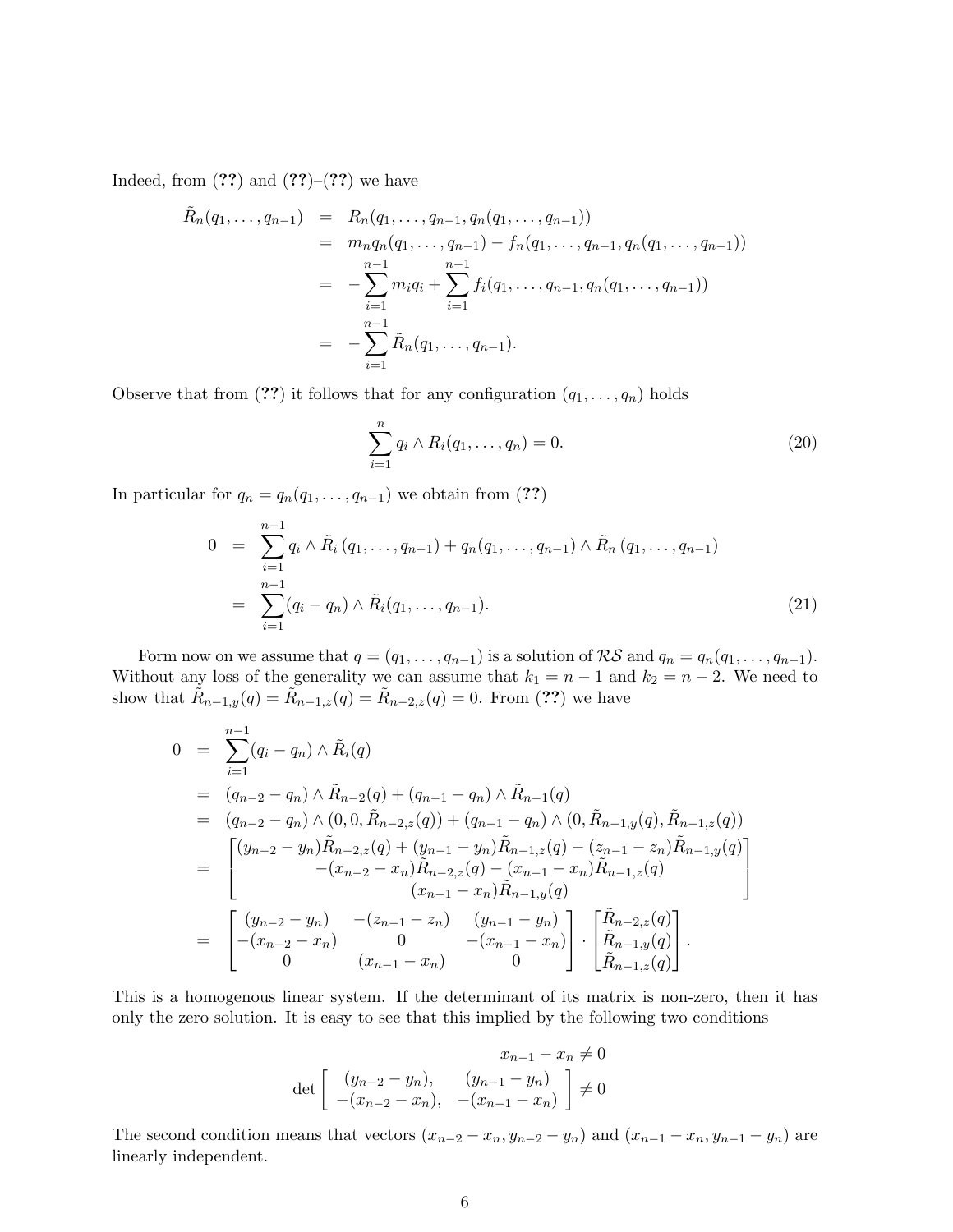Now we treat Case 2, where  $z_i = 0$ , for  $i = 1, \ldots, n$ . Then we obtain  $\tilde{R}_{n-1,z}(q) = \tilde{R}_{n-2,z}(q)$ 0 and we just need to show that  $\tilde{R}_{n-1,y}(q) = 0$ . After substitution of this information in the above formulas we obtain

$$
0 = \sum_{i=1}^{n-1} (q_i - q_n) \wedge \tilde{R}_i(q) = \begin{bmatrix} 0 \\ 0 \\ (x_{n-1} - x_n) \tilde{R}_{n-1,y}(q) \end{bmatrix}
$$

and our assertion follows immediately.

Observe that condition (A2) is never satisfied for collinear solutions and also might not be satisfied for some planar solutions containing three collinear bodies - such solutions exist for  $n = 5$  and more, see [?, Sec. A.2]. This is why we included the second assertion in Theorem ??.

Other issue is how to know that a particular solution of the reduced system (??–??) is contained in the plane  $\{z=0\}$ , while our information about the solution is that it is a unique solution in some interval set (box), which is not contained in this plane. This issue is addressed below.

#### 3.3 Collinearity and coplanarity tests

To define reduced system we select  $k_1 = n-1$  and  $k_2 = 1$ , which implies that  $q_{n-1} = (x_{n-1}, 0, 0)$ and  $q_1 = (x_1, y_1, 0)$ . Let us denote by  $R_y(x, y, z) = (x, -y, z)$  and  $R_z(x, y, z) = (x, y, -z)$  the reflections with respect to  $OXZ$  and  $OXY$  planes, respectively. Let q be a configuration. For any map  $R: \mathbb{R}^d \to \mathbb{R}^d$  we set

$$
R(q) = (Rq_1, \ldots, Rq_n).
$$

The proposed tests are based on the effective procedure to check the local uniqueness for the reduced system which, in our case, is the application of the Krawczyk operator [?] (see also [?, Sec. 6.3]).

#### 3.3.1 Coplanarity test

Observe that if q is a coplanar solution of the reduced system and  $q_1$ , 0 and  $q_{n-1}$  are not collinear, then q must be contained in the plane  $\{z=0\}$ .

**Theorem 3** Assume that C is a box containing a unique solution q of  $RS$  and that the set  $C \cup R_zC$  contains a unique solution of that system. Then  $q = R_zq$ , i.e. q is contained in the plane  $\{z=0\}.$ 

**Proof:** Observe that  $RS$  is symmetric with respect to  $R_z$ , hence if q is a unique solution of  $RS$ in C, then  $R_zq$  is a unique solution of  $\mathcal{RS}$  in  $R_zC$ . From the uniqueness in  $C \cup R_zC$  it follows that  $q = R_z q$ .

#### 3.3.2 Collinearity test

Observe that if q is a collinear solution of  $\mathcal{RS}$ , then it is contained in the OX-axis. Indeed,  $q_{n-1}$ and  $c = 0$  (the center of mass) belongs to the line containing CC.

**Theorem 4** Assume that C is a box containing a unique solution of  $RS$  and that each of the sets  $C \cup R_{\nu}C$  and  $C \cup R_{z}C$  contains a unique solution of  $\mathcal{RS}$ , then the unique solution in C is collinear.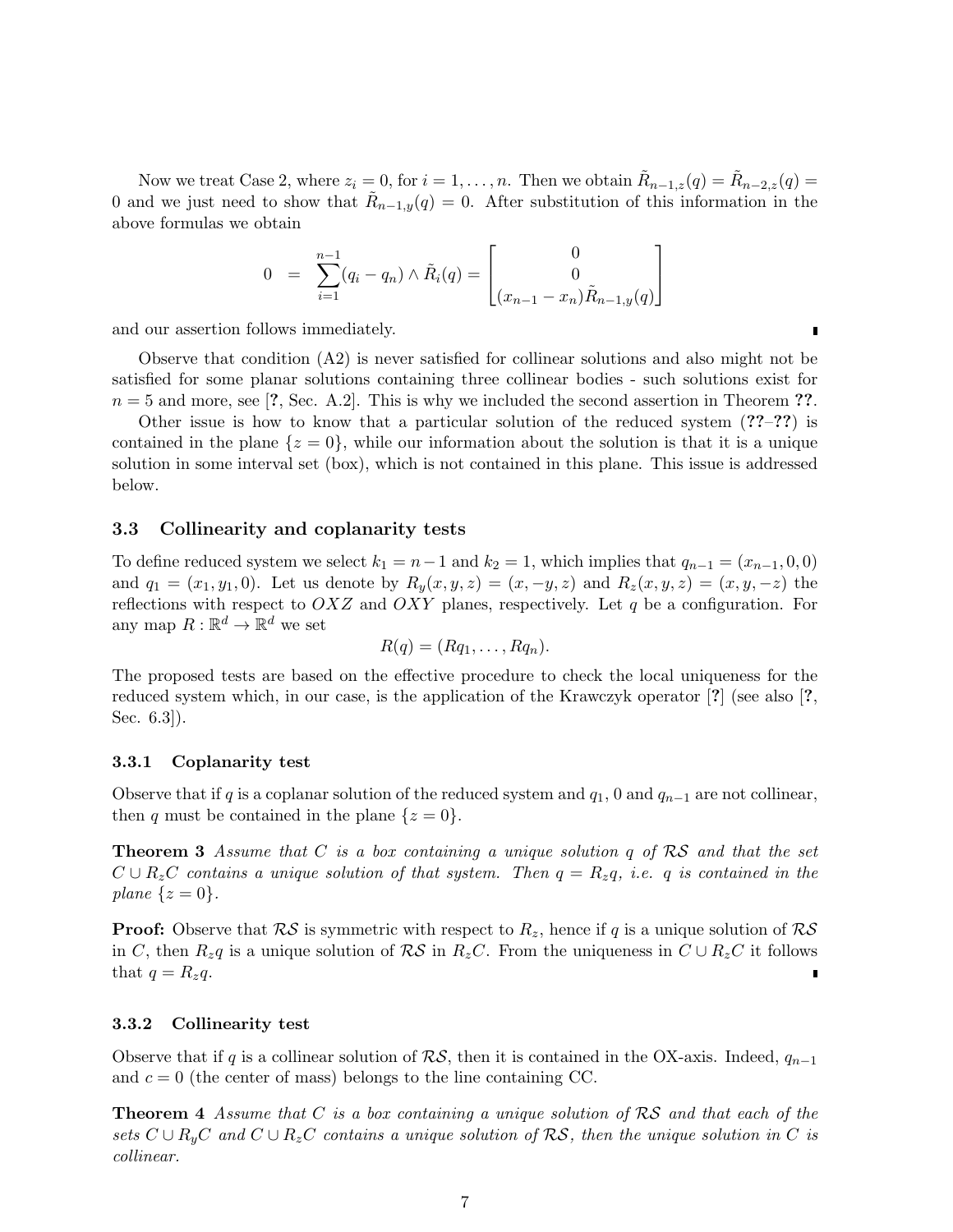**Proof:** From the coplanarity tests it follows that  $y_i = z_i = 0$ , for all  $i = 1, \ldots, n$ . Hence the solution is contained in the  $OX$ -axis.

## 4 Symmetries

The goal of this section is to describe a method which allow to find all orthogonal symmetries of spatial configurations. Conceptually this is the same as in [?]. However the task of finding symmetries in 3D is a bit more involved, thus we are more formal this time and we devote a full section to it. In this section we index bodies from 0 to  $n-1$  to be in the agreement with the program. Let us stress that in Section ?? we describe an effective test, which tell us whether a solution of  $\mathcal{RS}$  is coplanar (which means that it is contained in the plane  $\{z=0\}$ ). As in Section ?? (modulo indexing bodies starting from 0), we assume that  $\mathcal{RS}$  is defined by  $k_1 = n-2$ and  $k_2 = 0$ .

**Definition 2** Let  $\sigma : \{0, 1, \ldots, n-1\} \to \{0, 1, \ldots, n-1\}$  be a permutation (i.e.  $\sigma \in S_n$ ) and  $R \in \mathcal{O}(3)$ . Then  $(R, \sigma)$  is an (orthogonal) symmetry of a configuration  $(q_0, \ldots, q_{n-1})$  iff

$$
q_{\sigma(i)} = Rq_i, \quad i = 0, 1, \dots, n - 1.
$$
\n(22)

**Definition 3** For  $\sigma \in S_n$  and  $R \in \mathcal{O}(3)$  we define a map

$$
(R,\sigma):(\mathbb{R}^3)^n\to(\mathbb{R}^3)^n,
$$

by

$$
((R, \sigma)q)_{\sigma(i)} = Rq_i, \quad i = 0, 1, \dots, n - 1.
$$
\n(23)

Obviously, q has symmetry  $(R, \sigma)$  iff  $(R, \sigma)q = q$ .

In RS the special role is given to the OX-axis (which contains  $q_{n-2}$ ) and the plane  $\{z=0\}$ (containing  $q_0$  and  $q_{n-2}$ ). This should be taken into account when looking for orthogonal matrix R which is a symmetry of a given CC. It should act so that from one solution of  $\mathcal{RS}$  we should obtain another solution of  $RS$ .

Let us stress that in the paper a normalized central configuration  $q$  is the unique solution of  $RS$  in an interval set Z and is represented by this interval set. The basic idea is first to find a good candidate for R and then look for possible  $\sigma$ . Once we have such candidate  $(R, \sigma)$ , we take  $Z' = \text{intervalHull}(Z, (R, \sigma)(Z))$  and show, using the Krawczyk method, the uniqueness of CC in Z'. From this it follows that q and its symmetric image  $(R, \sigma)q$ , both being the solutions of the reduced system in  $Z'$ , coincide.

Below we describe a procedure, which allows to find all symmetries of a given CC. We need to find both  $R \in \mathcal{O}(3)$  and  $\sigma \in S_n$ .

#### 4.1 Finding candidates for  $(R, \sigma)$

CC is given as interval sets  $q_i \,\subset \mathbb{R}^3$ ,  $i = 0, 1, \ldots, n - 1$ . We assume that

$$
x_{n-2} > 0, \quad y_0 > 0. \tag{24}
$$

Moreover, we assume that  $y_0 \geq |y_i|$ , for  $i = 0, 1, ..., n - 1$ . Observe that this condition implies that CC is not collinear. In  $(??)-(??)$  below, we describe each step of construction of  $(R, \sigma)$ .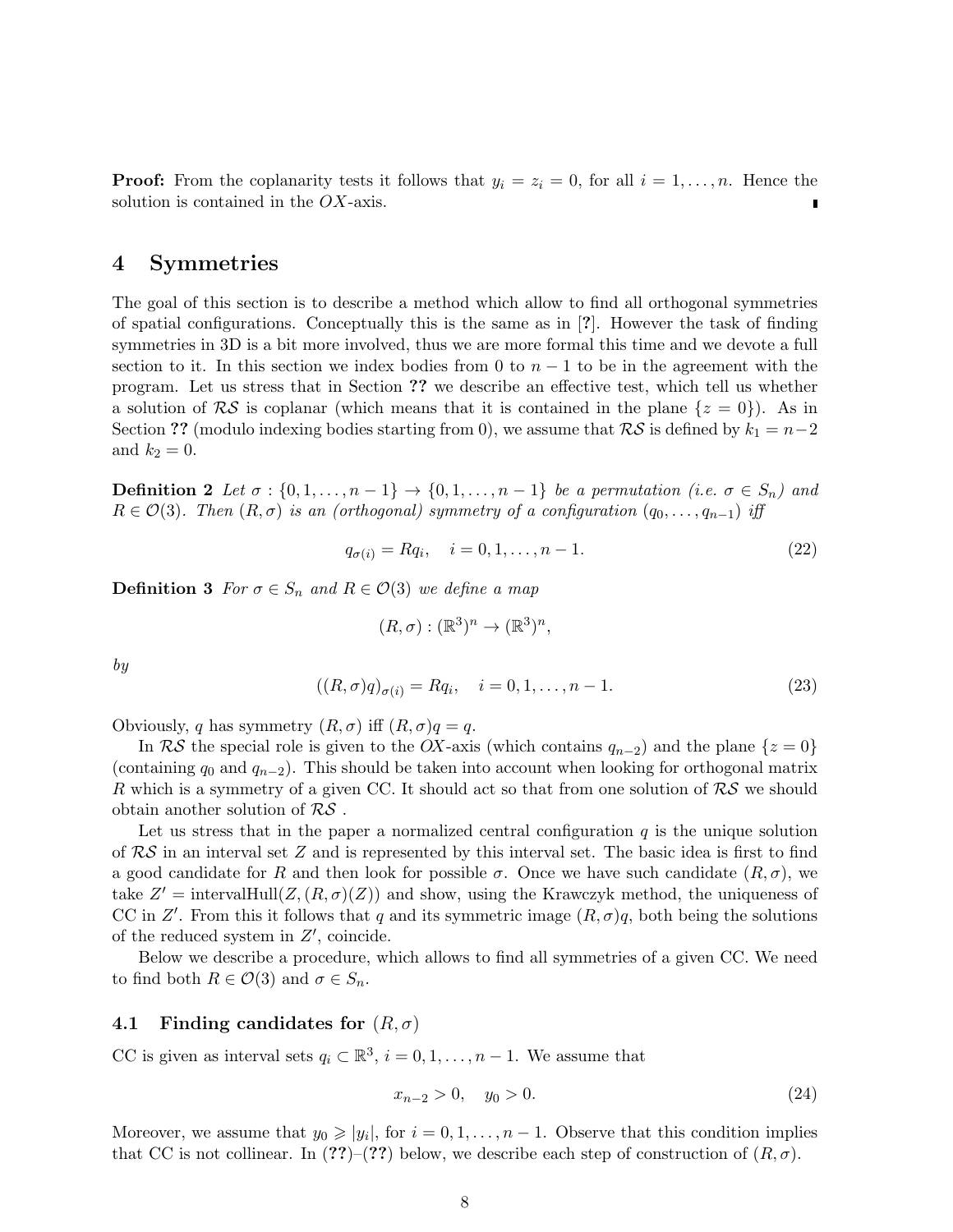#### 4.1.1 Initialization of  $\sigma$

At the beginning,  $\sigma(i)$  is undefined for all *i*.

#### 4.1.2 Finding candidates for symmetric images of  $q_{n-2}$  and  $q_0$

Since we need to check all possibilities we repeat the below procedure for each  $i \in \{0, \ldots, n-1\}$ :

- if  $|q_i| \cap |q_{n-2}| \neq \emptyset$ , then set  $\sigma(n-2) = i$ ;
- if  $0 \in |q_i|$ , then we would exit with failure; however this never happens in our program;
- let us define  $e_x = q_i/|q_i|$  and  $t_j = |q_j (q_j|e_x)e_x|$ . We look for  $j \neq i$  such that  $t_j \cap y_0 \neq \emptyset$ . If there is no such j, we abandon the construction and continue for the next i. Otherwise we set  $\sigma(0) = j$ .

In this way we identify all possible images of  $(n-2)$ -th and 0-th bodies by orthogonal symmetries. Observe that if  $\sigma(n-2) = n-2$  and  $\sigma(0) = 0$ , then R is an identity on the plane  $z = 0$ . i.e. R is either an identity in  $\mathbb{R}^3$  or the reflection with respect to  $z = 0$  plane.

#### 4.1.3 Constructing  $R_+$  and  $R_+$  — the candidates for the symmetries

At this moment, we have a candidate for the image of the plane  $\{z = 0\}$ . This is a plane containing 0,  $q_{\sigma(n-2)}$  and  $q_{\sigma(0)}$ . If  $0 \in |\tilde{e}_y|$ , we abandon the construction and return failure (this never happens in the program, because we know that the solution is not collinear and bounds on  $q_i$  are tight). Let us define  $\tilde{e}_y = q_{\sigma(0)} - (q_{\sigma(0)}|e_x)e_x$  and  $e_y = \tilde{e}_y/|\tilde{e}_y|$ . We define  $e_z = e_x \times e_y$ . Now we have two possibilities for R, denoted by  $R_{\pm}$ . We define them on the standard basis  $e_1, e_2, e_3$  as follows

$$
R_{\pm}(e_1) = e_x
$$
,  $R_{\pm}(e_2) = e_y$ ,  $R_{\pm}(e_3) = \pm e_z$ .

Observe that det  $R_+ = 1$  and det  $R_- = -1$ .

#### 4.1.4 Construction of  $\sigma$

Let us fix  $R = R_+$  or  $R = R_-$ . We extend the definition of  $\sigma$  by demanding that for each i there exists unique  $j = \sigma(i)$ , such that

$$
q_j \cap Rq_i \neq \emptyset.
$$

#### 4.2 Geometric description of  $(R, \sigma)$

Once we know a symmetry  $(R, \sigma)$  of CC q, we want to recognize its geometric features, for example the angle of rotation etc.

We have two possibilities for  $R$ : it is either a rotation around some axis or is an improper rotation, which is composition of rotation (we allow also for identity) with reflections and are characterized by orthogonal matrices with determinant −1. We should stress that even though R is given as an interval matrix, we can give exact value of the rotation angle, since we have discrete set of points  $q_i$  which are permuted by  $\sigma$ .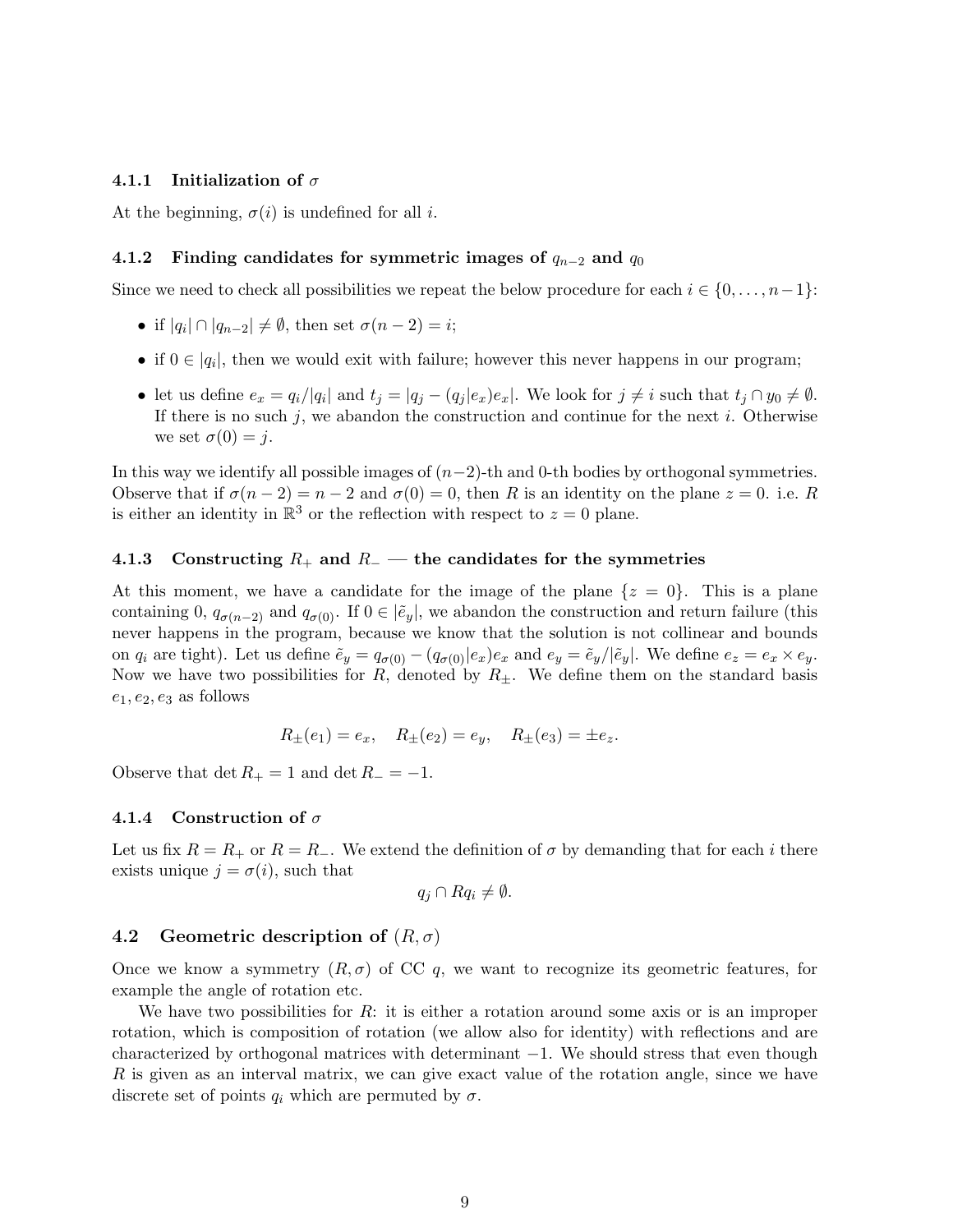#### 4.2.1 Rotations

The eigenvalues of R are  $\{1, e^{\pm i\varphi}\}\$ . The eigenvector corresponding to 1 is the axis of rotation and in the perpendicular plane we have a rotation by the angle  $\varphi$ .

In order to determine  $\varphi$  we decompose  $\sigma$  into cycles. The cycles of length 1 consist of points on the rotation axis. All other cycles should be of the same length  $k$  and the rotation angle is  $\varphi = 2\pi/k$ . Observe that there must be  $k > 0$  because we assumed that configuration is non collinear.

#### 4.2.2 Improper rotations

The eigenvalues of R are  $\{-1, e^{\pm i\varphi}\}\$ . We have three possibilities:

- 1. the eigenvalue  $-1$  has multiplicity three. In such situation  $R = -Id$  and the decomposition of  $\sigma$  into cycles has the following properties: there exists at most one cycle of length 1 (this must be  $q_i = 0$ ) and all other cycles are of length two.
- 2. the eigenvalue −1 has multiplicity one and 1 has the multiplicity two. This is a reflection with respect to some plane. Thus the decomposition of  $\sigma$  into cycles has the following properties:
	- there might be several cycles of length 1, these are points on the reflection plane,
	- all other cycles are of length 2, if the configuration is non coplanar then at least one such cycle should appear,
- 3. all eigenvalues have multiplicity one. The eigenvector corresponding to −1 is the axis of rotation and in the perpendicular plane we have a rotation by the angle  $\varphi$ . In this situation the decomposition of  $\sigma$  into cycles has the following properties:
	- there can be at most one cycle of length 1, this must a point at the origin.
	- there can be cycles of length 2, located on the "rotation" axis,
	- all other cycles should be of the length k or 2k, where  $\varphi = 2\pi/k$ ; observe that k must be greater than 2 ( $k = 2$  is taken care of in the case of  $-1$  having multiplicity three).

From the above consideration it is clear that looking on  $\sigma$  alone we might not be able to distinguish the cases 1 and 2, but this can be done easily by additionally estimating the eigenvalues of R. In the third case we may need to compute eigenvalues to decide on the value of  $k$ .

To determine the angle  $\varphi$  we use the fact that if A is a linear operator represented by a square matrix and  $\lambda_1, \ldots, \lambda_n$  are the eigenvalues of A, then

$$
\operatorname{tr}(A) = \sum_{i=1}^{n} \lambda_i = \sum_{i=1}^{n} a_{ii}.
$$

Since in the orientation reversing case the eigenvalues of R are  $\{-1, e^{\pm i\varphi}\}\,$ , we obtain

$$
\begin{array}{rcl}\n\text{tr}\,(R) & = & -1 + e^{i\varphi} + e^{-i\varphi} \\
& = & -1 + 2\cos\varphi,\n\end{array}
$$

hence

$$
\cos \varphi = \frac{\text{tr}(R) + 1}{2}.\tag{25}
$$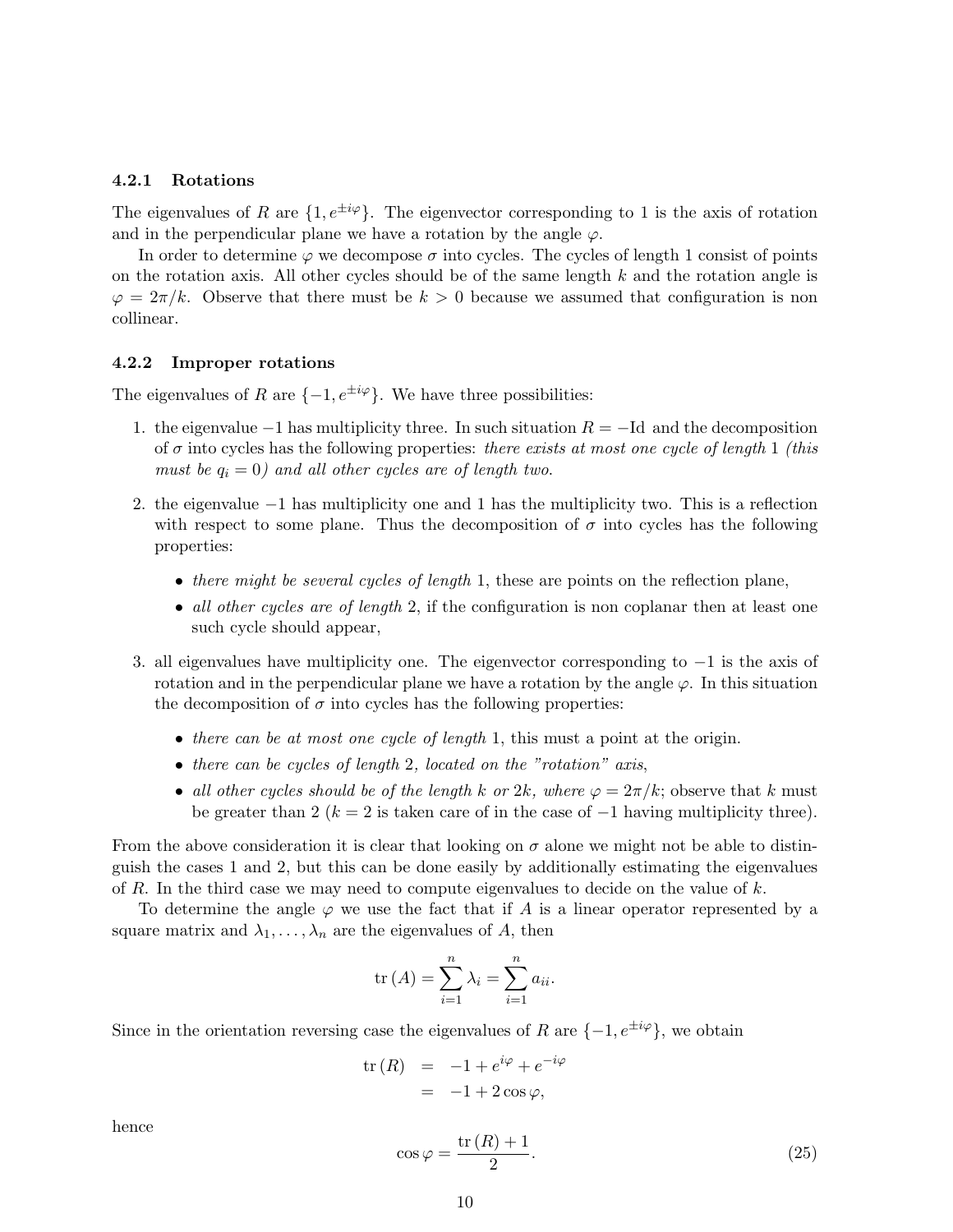Moreover, if  $R = -Id$ , then  $tr(R) = -3$  and if R is a reflection with respect to some plane, then  $tr(R) = 1$ . Based on the above observations we recognize R as follows:

- if all cycles in  $\sigma$  are of length at most 2, then
	- if  $tr(R) < 1$ , then  $R = -Id$
	- if  $tr(R) > -3$ , then R is a refection with respect to the plane perpendicular to the vector  $q_i - q_{\sigma(i)}$ , where i is such that  $\sigma(i) \neq i$ , i.e. we take any cycle of length two
	- if neither of the above holds, then we cannot decide between  $R = -Id$  and R being the reflection (this never happens in our computations)
- if  $\sigma$  contains a cycle of length  $k > 2$ , then we have either  $\varphi = \frac{2\pi}{k}$  $\frac{k}{k}$  or  $\varphi = \frac{2\pi}{k/2} = \frac{4\pi}{k}$  $\frac{4\pi}{k}$ . The correct value is obtained by testing the formula (??), i.e.
	- if only one of the following conditions holds

$$
\cos\frac{2\pi}{k} \in \frac{\text{tr}(R)+1}{2} \qquad \text{or} \qquad \cos\frac{4\pi}{k} \in \frac{\text{tr}(R)+1}{2},
$$

then we know the value of  $\varphi$ ,

– otherwise we cannot decide between these two possibilities (this never happens in our computations).

# 5 On the computer assisted proof

We normalized masses so that  $M = \sum_i m_i = 1$ . As in the previous section we index bodies from 0 to  $n-1$  to be in the agreement with the program. In the sequel, we study the following  $\mathcal{RS}$ with  $k_1 = n - 2$  and  $k_2 = 0$  (this is the same choice as in the previous section)

$$
q_i = \frac{1}{m_i} f_i(q_0, \dots, q_{n-2}, q_{n-1}(q_0, \dots, q_{n-2})), \quad i \in \{1, \dots, n-3\},
$$
 (26)

$$
x_{n-2} = \frac{1}{m_{n-2}} f_{n-2,x}(q_0, \dots, q_{n-2}, q_{n-1}(q_0, \dots, q_{n-2})), \tag{27}
$$

$$
x_0 = \frac{1}{m_0} f_{0,x}(q_0, \dots, q_{n-2}, q_{n-1}(q_0, \dots, q_{n-2})), \tag{28}
$$

$$
y_0 = \frac{1}{m_0} f_{0,y}(q_0, \dots, q_{n-2}, q_{n-1}(q_0, \dots, q_{n-2})), \tag{29}
$$

where

$$
y_{n-2} = 0, \tag{30}
$$

$$
z_{n-2} = 0, \tag{31}
$$

$$
z_0 = 0, \tag{32}
$$

$$
q_{n-1}(q_0,\ldots,q_{n-2}) = -\frac{1}{m_{n-1}}\sum_{i=0}^{n-2} m_i q_i,
$$
\n(33)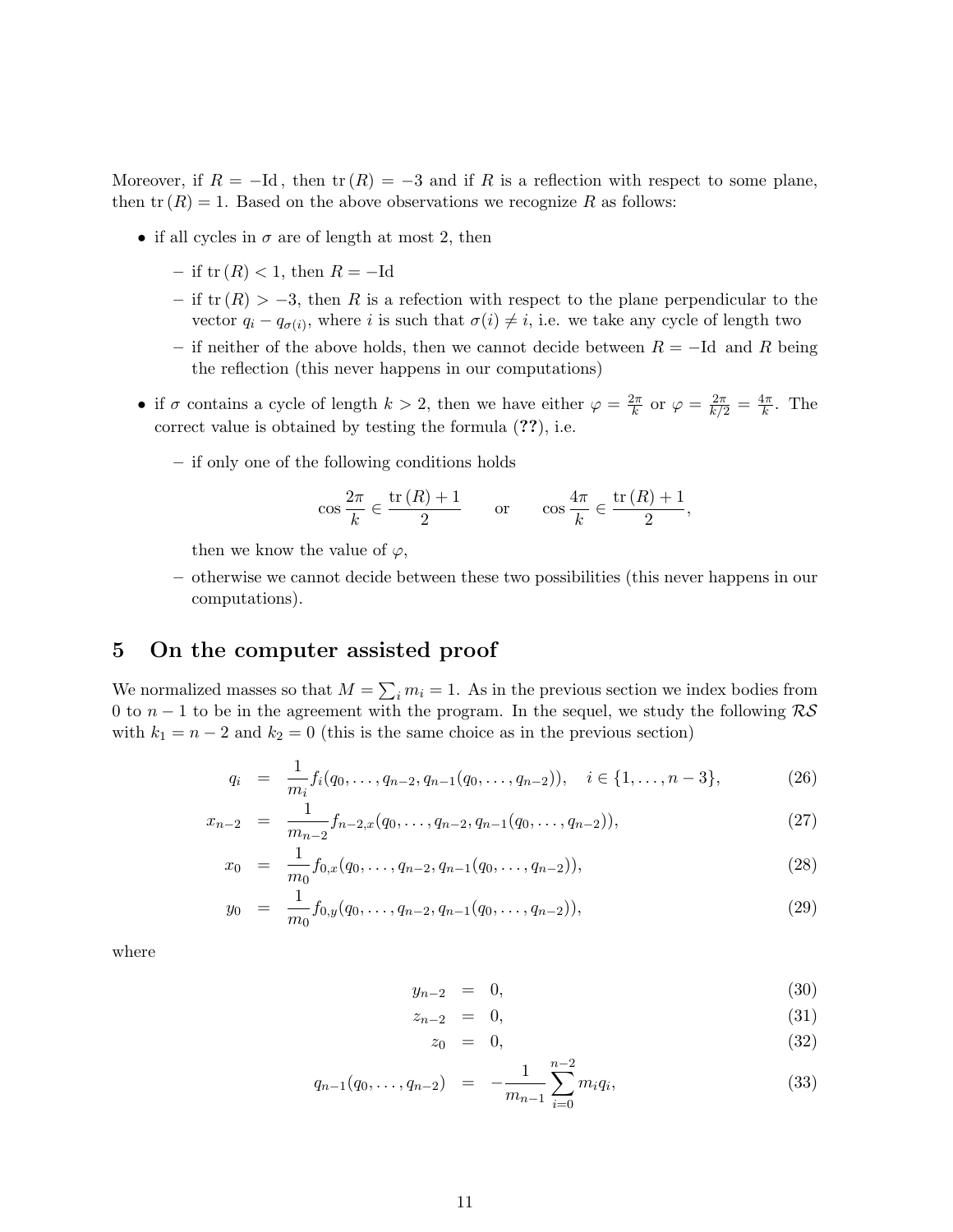#### 5.1 Equal mass case, the reduction of the configuration space for CCs

After a suitable permutation of bodies and an orthogonal transformation it is easy to see that each CC has its equivalent in the set of the configurations satisfying the following conditions

- $q_{n-2} = (x_{n-2}, 0, 0)$  is the furthermost body from the origin,  $x_{n-2} > 0$ ,
- $q_0 = (x_0, y_0, 0)$  is the point furthest from the line OX (which is determined by  $q_{n-2}$ ),  $y_0 \geq 0$
- $q_1 = (x_1, y_1, z_1)$  is the point furthest from the plane OXY (which is determined by  $q_{n-2}$ and  $q_0$ ,  $z_1 \geqslant 0$
- all other bodies have their  $x$  coordinates in the order of increasing/decreasing indices.

This, combined with Theorem 9 and Lemma 10 in [?], shows that it is enough to consider the following set in which we look for the central configurations

$$
0.5 \leqslant x_{n-2} \leqslant (n-1), \tag{34}
$$

$$
x_{n-2} \ge |q_i|, \quad i = 0, \dots, n-1,
$$
\n(35)

$$
x_{n-2} \ge |x_i|, \quad i = 0, \dots, n-1,
$$
\n(36)

$$
y_{n-2} = z_{n-2} = 0 \tag{37}
$$

$$
y_0 \ge |y_i|, \quad i = 0, \dots, n-1 \tag{38}
$$

$$
z_0 = 0 \tag{39}
$$

$$
z_1 \ge |z_i|, \quad i = 0, \dots, n-1 \tag{40}
$$

$$
x_2 \geqslant x_3 \geqslant \cdots \geqslant x_{n-3} \geqslant x_{n-1}.\tag{41}
$$

We call this order *decreasing* due to the requirement  $(??)$ .

#### 5.2 Outline of the approach

In the algorithm we look for all zeros of the reduced system  $(27-27)$ , which under assumptions (A1) and (A2) of Theorem ?? is equivalent to (??) for the non coplanar solutions, while (A1) is sufficient for the coplanar ones. These assumptions translate to the following conditions

$$
x_{n-2} \neq x_{n-1}, \tag{42}
$$

$$
\det \begin{bmatrix} (x_0 - x_{n-1}) & (x_{n-2} - x_{n-1}) \\ (y_0 - y_{n-1}) & (y_{n-2} - y_{n-1}) \end{bmatrix} \neq 0. \tag{43}
$$

Observe that condition (??) implies (??).

In the program, we verify condition (??) computing the determinant for the non-planar solutions of the reduced system.

During the program, proving the existence of a locally unique solution in a box is just as important as proving that there is no solution there. Just as in [?] for proving the existence we use the Krawczyk operator applied to the system (??–??). To rule out the existence of a solution we use the exclusion tests discussed in Section 4 in [?] and also the Krawczyk operator.

As in [?] the collinearity, coplanarity and the symmetries of CCs are established by proving the uniqueness in a suitable symmetric box (see Sections ?? and ?? for details).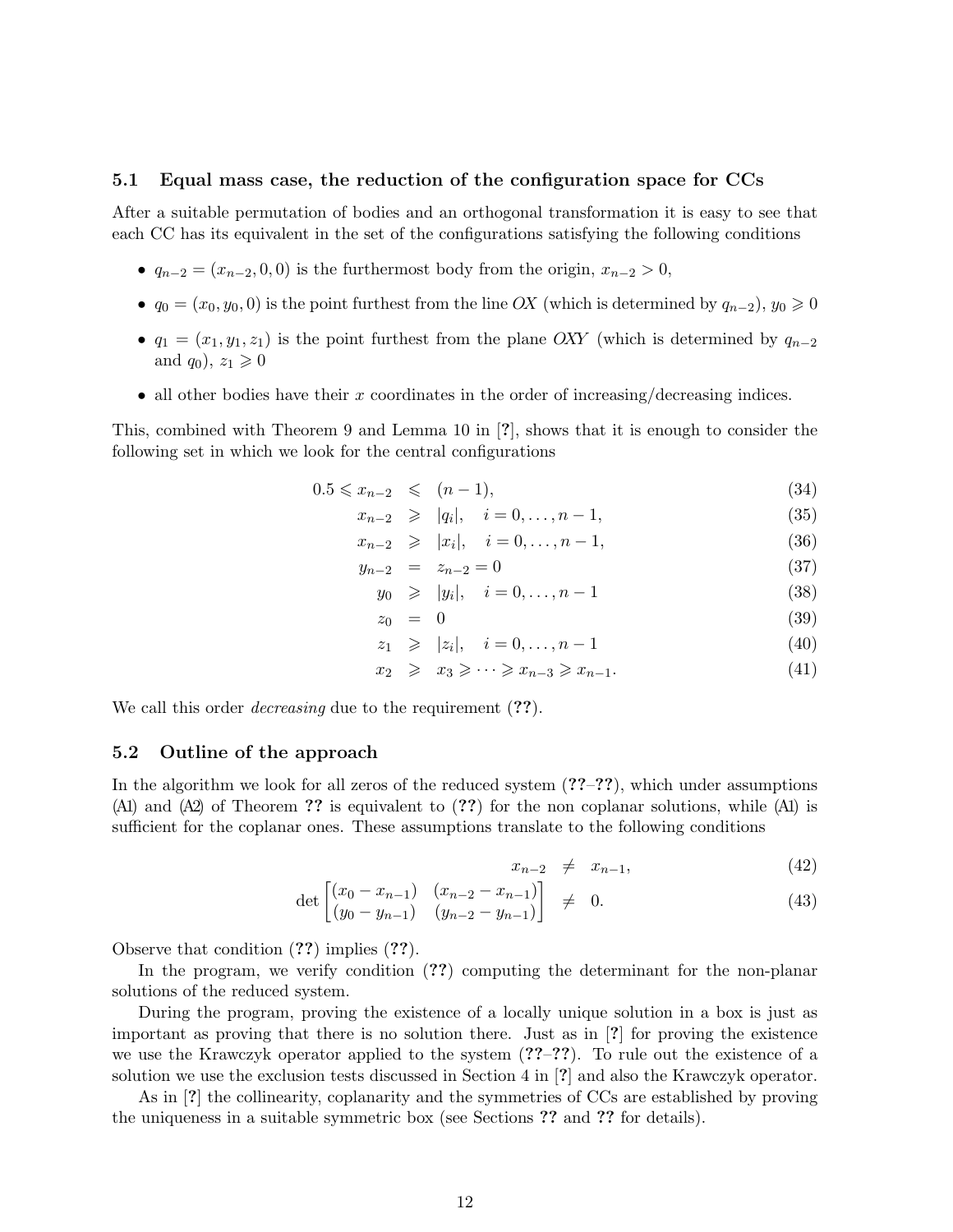#### 5.3 The algorithm

The algorithm runs in the reduced configuration space which is a subset of  $\mathbb{R}^{3(n-1)-3}$ , i.e. a configuration is represented by a point  $(x_0, y_0, x_1, y_1, z_1, \ldots, x_{n-3}, y_{n-3}, z_{n-3}, x_{n-2})$ . Physically, we interpret such a configuration as the positions of  $n-1$  bodies with  $q_0 = (x_0, y_0, 0), q_i =$  $(x_i, y_i, z_i)$  for  $i = 1, ..., n-3$  and  $q_{n-2} = (x_{n-2}, 0, 0)$ . From (??) we obtain  $q_{n-1}$  — the position of the last body.

The algorithm is the same as for  $d = 2$ , which was discussed in [?]. The data types are essentially the same, with obvious modifications taking into account the dimension of the space.

#### 5.4 Technical data

The main computations were carried out in parallel using the template function  $\text{std}$ : async (from the standard  $C++$  library) which runs the function asynchronously (potentially in a separate thread which may be part of a thread pool) on Dell R930 4x Intel Xeon E7-8867 v3 (2,5GHz, 45MB), 1024 GB RAM. The compiler is gcc version 4.9.2 (Debian 4.9.2-10+deb8u2). Times obtained for different number of bodies are presented in Table ??.

| no bodies   no CCs |    |              | total no of   elapsed time |  |
|--------------------|----|--------------|----------------------------|--|
|                    |    | CPU-seconds  | h:m:s.d                    |  |
|                    | 5  | 13.68        | 0:00:02.89                 |  |
| 5                  | 9  | 12502.35     | 0:10:56.00                 |  |
| 6                  | 18 | 103619048.67 | 534:28:05.76               |  |

Table 1: Comparison of execution times for different number of bodies. Third column contains total of CPU times used by all threads during the run of the program; fourth — real or clock times.

#### 5.5 Source and references files

Locations of all files related to the numerical part of the proof are specified in Table ??; these include source code of the program with installation instructions, two kinds of output files (text and binary) and Mathematica notebookes with CCs presentations.

Note that we use interval arithmetic, therefore positions of bodies, in both: text and binary output files, are given as truncated intervals containing the true value. Positions of bodies used in Mathematica notebooks cannot be treated as reference; these notebooks are attached only for visualisation.

In the text report files all non-planar CCs are given together with the symmetries description; planar ones — are indicated by numbering collinear solution no... or planar solution no ....

In binary files, we store just the positions of bodies. These are numbers written with the accuracy obtained by the program; in our case it is IEEE 754 double. The data can be read independently — see the function readBodiesFromBinaryFile in the source code.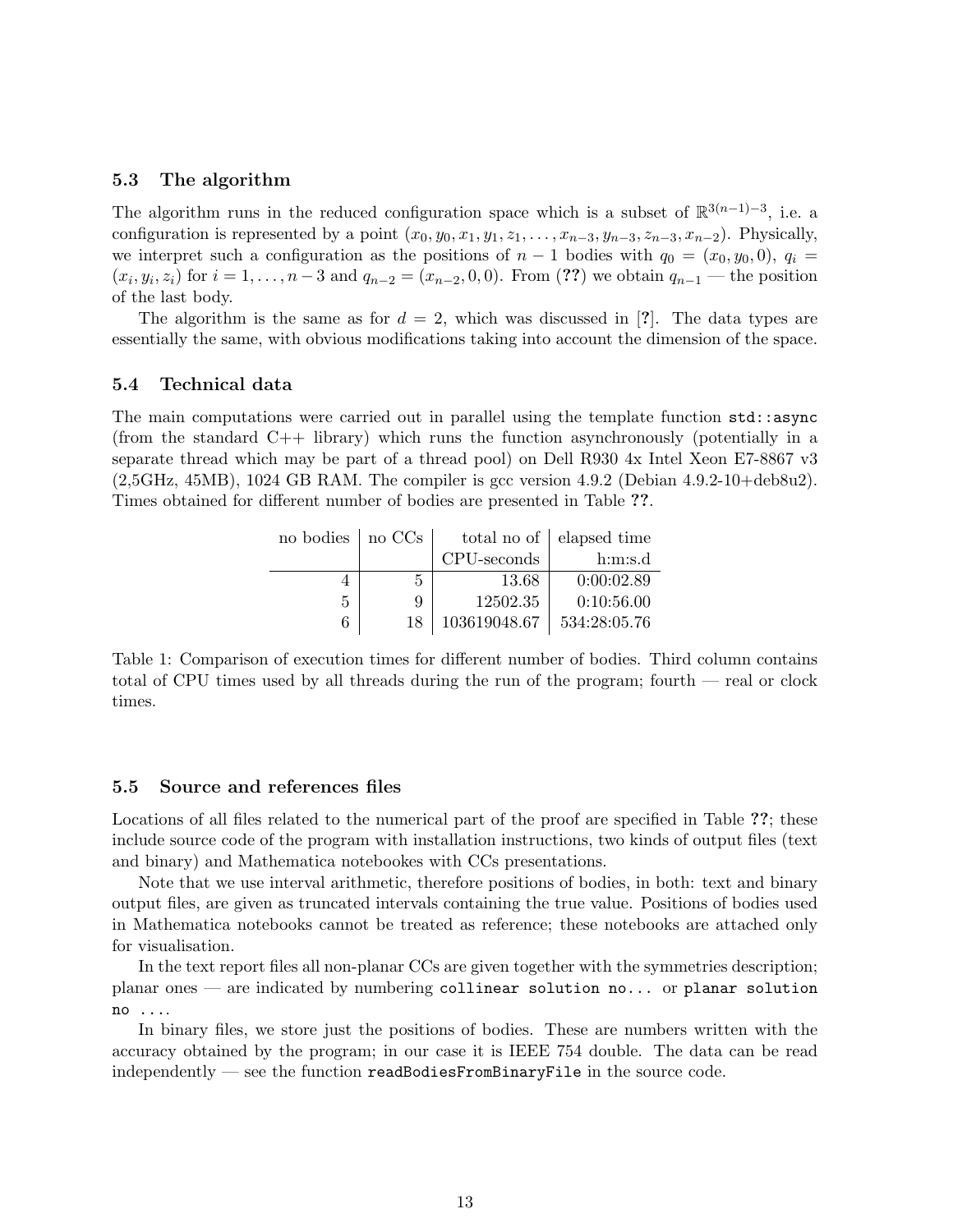| Program and instructions  |                      |  |  |  |  |
|---------------------------|----------------------|--|--|--|--|
| source code               | nbodies.zip          |  |  |  |  |
| installation instructions | Readme.html          |  |  |  |  |
| Output binary files       |                      |  |  |  |  |
| five bodies               | zeros-3D-5-1.dat     |  |  |  |  |
|                           | undecided-3D-5-1.dat |  |  |  |  |
| six bodies                | zeros-3D-6-1.dat     |  |  |  |  |
|                           | undecided-3D-5-1.dat |  |  |  |  |
| Text report files         |                      |  |  |  |  |
| five bodies               | $cc-5b-3d.txt$       |  |  |  |  |
| six bodies                | $cc - 6b - 3d.txt$   |  |  |  |  |
| Mathematica notebooks     |                      |  |  |  |  |
| five bodies               | $cc - 5b - 3d$ .nb   |  |  |  |  |
| six bodies                | cc-6b-3d.nb          |  |  |  |  |

Table 2: All links above refer to the directory: http://www.ii.uj.edu.pl/~zgliczyn/papers/cc-3d/.

# 6 Spatial central configurations

The program finds all spatial configurations and writes them into output files. However, planar configurations have been already treated in [?], thus here we present only non-coplanar CCs for  $n = 5$  and  $n = 6$ . We identify CCs presenting them with U,  $J = U\sqrt{I}$  and the position of the before last body (recall that  $q_{n-2} = (x_{n-2}, 0, 0)$ ) The geometric meaning of  $x_{n-2}$  is: this is the distance of the body in CC which is furthers from the center of mass, hence this is another reasonable measure of the size of CC. We present CCs also in figures so that their shape is more visible.

### 6.1 Five bodies

We prove that there exist four classes of non-coplanar central configurations. This confirms the results from [?, ?]. For each non-coplanar central configuration we find its all orthogonal symmetries. These configuration are

• diamond with triangular base Figure ??. Two symmetric pyramids with an equilateral triangle  $q_0q_1q_2$  as the base, the summits of the pyramids  $q_3$  and  $q_4$  are on the axis perpendicular to the base plane passing through the center of mass. This solution in discussed in  $[?$ , Sec. 5.2.3 as *degree* 12 *solution* and appears Fig. 3a in  $[?]$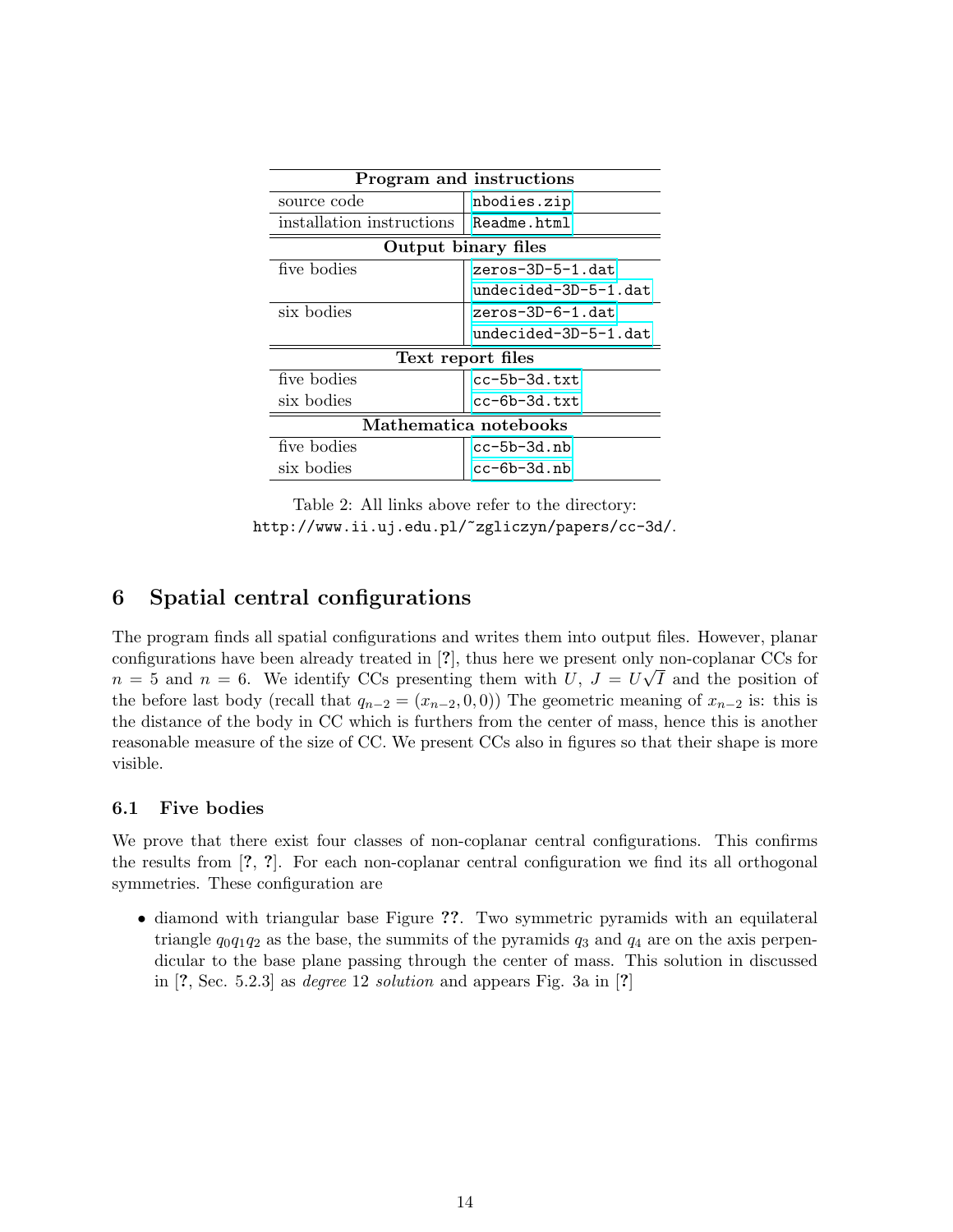

Figure 1: Diamond with triangular base,  $n = 5$ 

• a pyramid with square base Figure ??, the square  $q_0q_3q_2q_4$  with  $q_1$  in the summit on the symmetry line; all triangular faces are equilateral; c indicates the center of mass and this lie over the plane of the square; diagonals of the square are marked as dashed blue lines. This is called a square pyramid in [?, Sec. 5.2.1] and appears as Fig. 3b in [?]



Figure 2: Pyramid with square base,  $n = 5$ 

• the regular tetrahedron (Figure ??)  $q_0q_1q_3q_4$  with body  $q_2$  at the origin, this is regular tetrahedron from  $[?,$  Sec. 5.2.2] and appears as Fig. 4a in  $[?]$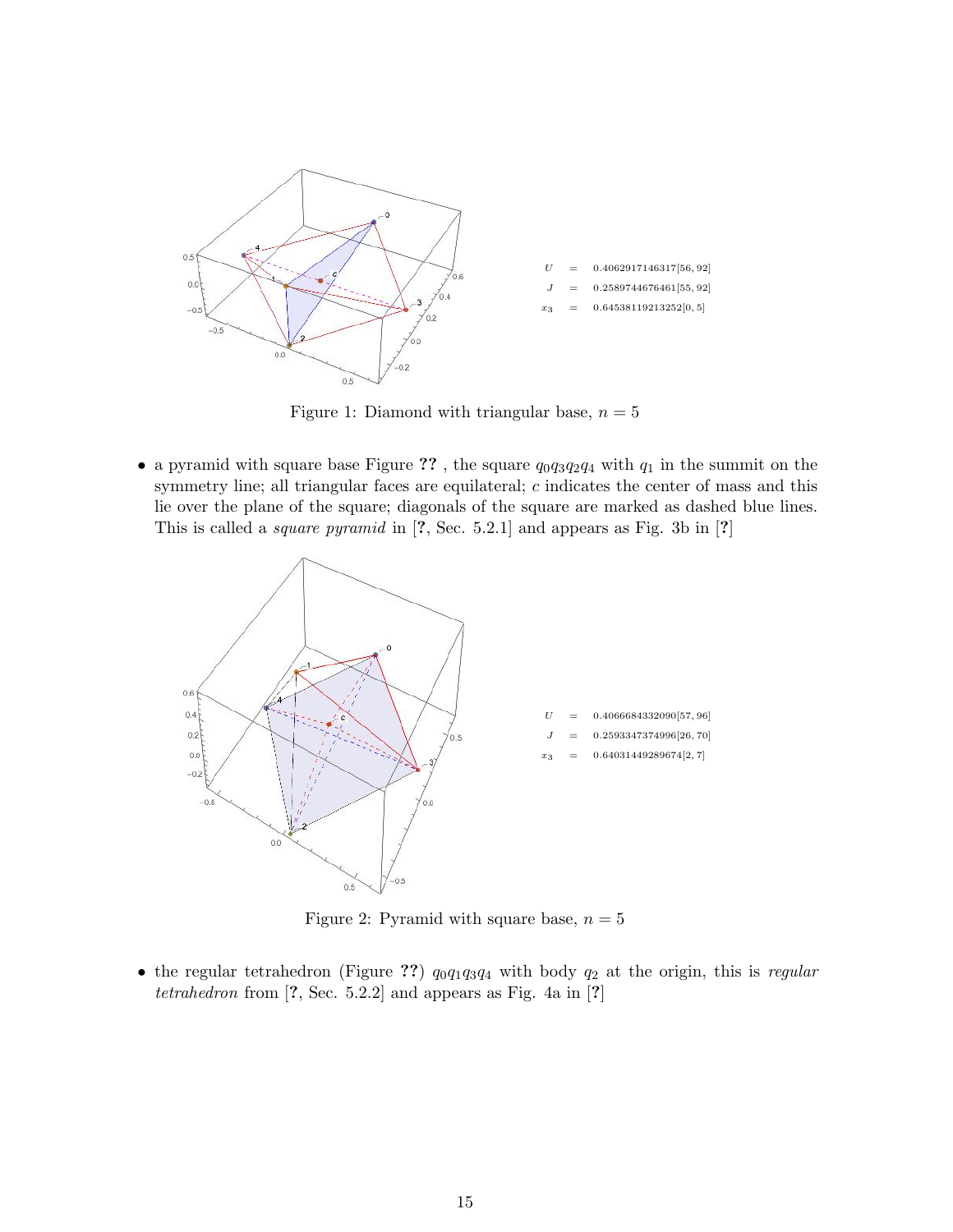

Figure 3: The regular tetrahedron,  $n = 5$ 

• triangle pyramid ("perturbed tetrahedron") (Figure ??) with an equilateral triangle  $q_0q_1q_4$ as the base and  $q_3$  at the summit;  $q_2$  is inside; c is at the origin. We identify it with the one discussed in [?, Sec. 5.2.4] as degree 43 solution , although no geometric description of the obtained central configuration has been given there. It appears as Fig. 4b in [?].



Figure 4: Perturbed tetrahedron,  $n = 5$ 

### 6.2 Six bodies

There are nine classes of non-coplanar central configurations:

1. diamond with a square base(Figure ??), two symmetrical pyramids with a common square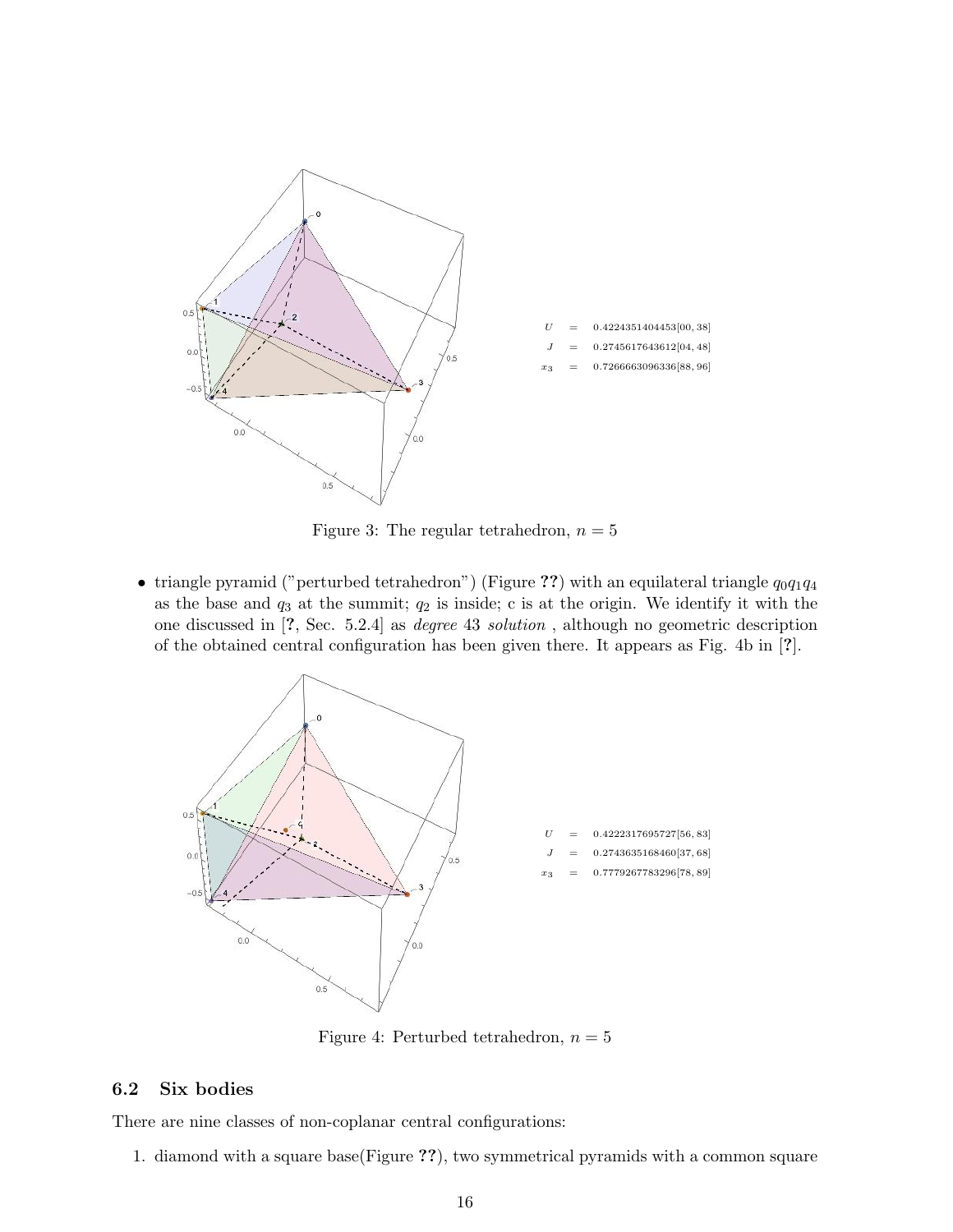base  $q_0q_4q_2q_5$ ;  $q_1$  is the summit of the upper pyramid,  $q_3$  — the lower one. Points  $q_1$ ,  $q_3$ and  $(0, 0, 0)$  (the center of mass) are collinear.



Figure 5: Diamond with a square base (item 1),  $n = 6$ 

2. diamond with regular triangular base (Figure ??), two tetrahedrons with a common equilateral triangle base  $q_0q_1q_3$ ;  $q_2 = (0,0,0)$  lies at the triangle plane (i.e. bodies  $q_0, q_1, q_2$ ) and  $q_3$  are coplanar);  $q_4$  is the summit of right pyramid,  $q_5$  — the left one. Points  $q_2$ ,  $q_4$ and q<sup>5</sup> are collinear.



Figure 6: Diamond with regular triangular base (item 2),  $n = 6$ 

3. two pyramids (one inside the other) (Figure ??) with a common square base  $q_0q_1q_3q_5$ ;  $q_2$ is the summit of inner pyramid,  $q_4$  — the outer one. Points  $q_2$ ,  $q_4$  and  $(0, 0, 0)$  (the center of mass) are collinear.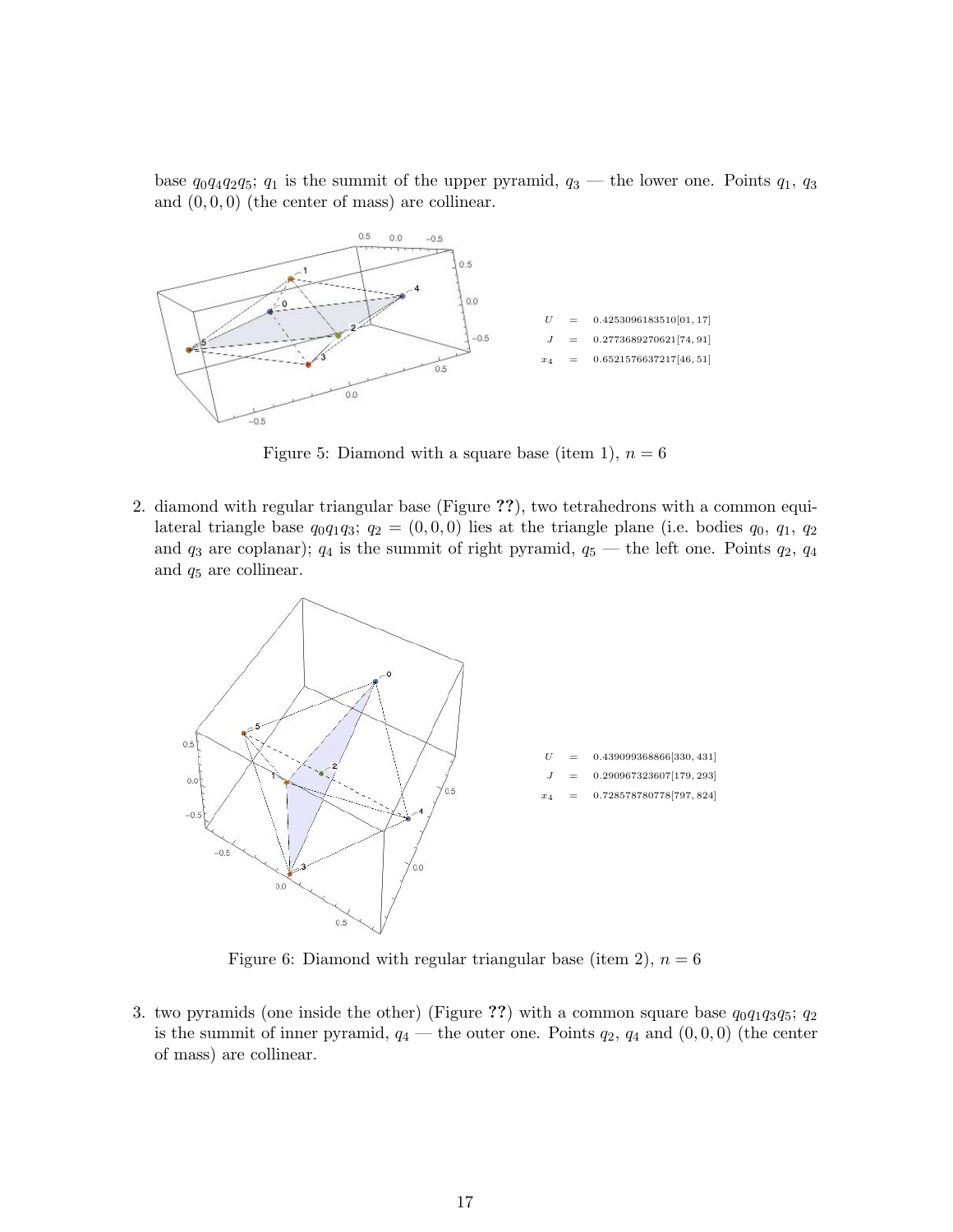

Figure 7: Two pyramids (item 3),  $n = 6$ 

4. two orthogonal isosceles triangles (Figure ??); altitudes of both triangles, points  $q_2$ ,  $q_4$  and the center of mass (point  $(0, 0, 0)$ ) lie on the line marked red on the picture, which is an intersection line of the planes containing the triangles



Figure 8: Two orthogonal isosceles triangles (item 4)  $n = 6$ 

5. two pyramids (one inside the other) (Figure ??) with a common square base  $q_0q_1q_3q_5$ ;  $q_2$ is the summit of inner pyramid,  $q_4$  — the outer one. Points  $q_2$ ,  $q_4$  and  $(0, 0, 0)$  (the center of mass) are collinear.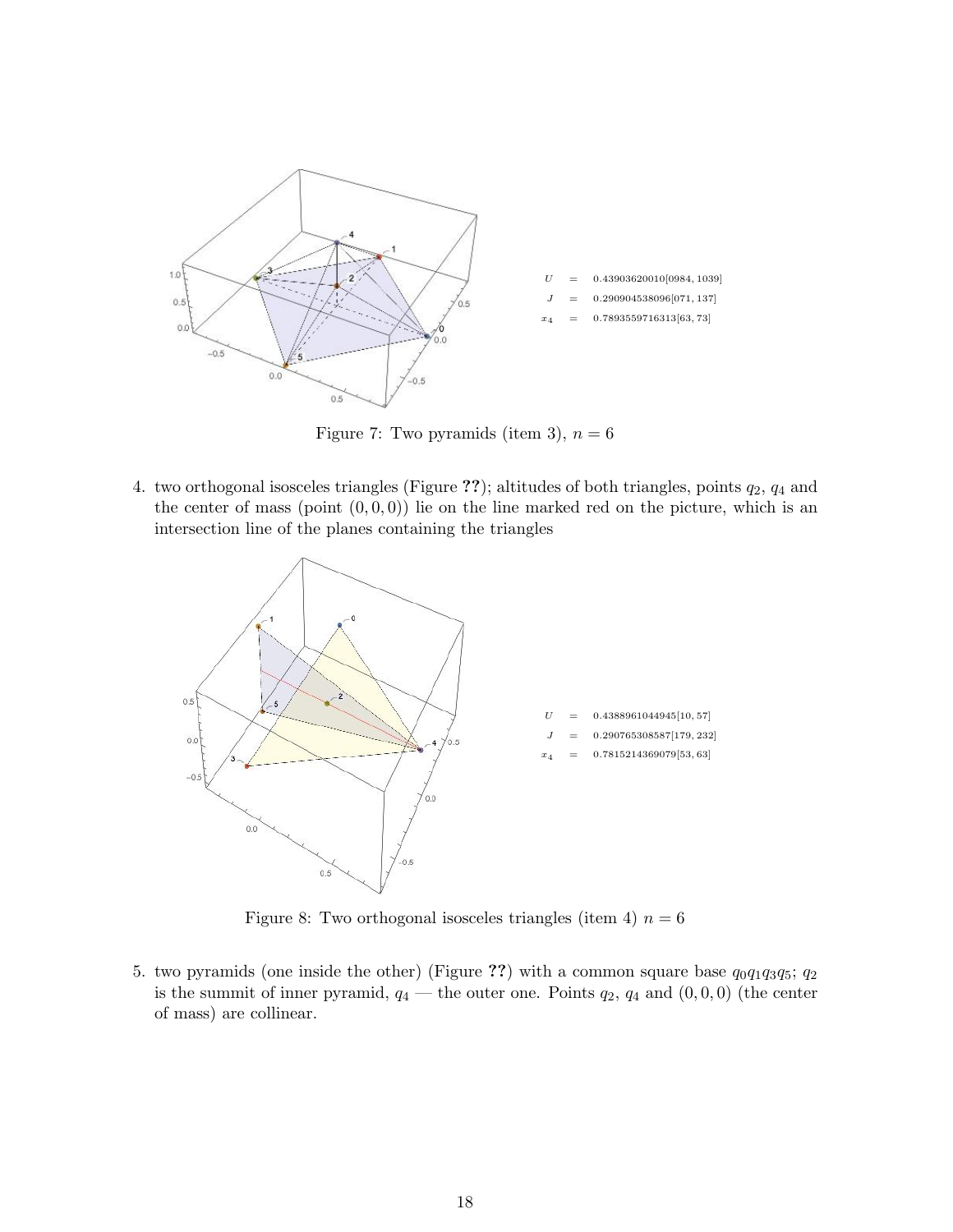

Figure 9: Two pyramids (item 5),  $n = 6$ 

6. pentagonal pyramid, (Figure ??) a polyhedron with a regular pentagon  $q_0q_4q_2q_5q_3$  as a base;  $q_1$  is the summit and is collinear with  $(0, 0, 0)$  (the center of mass).



Figure 10: Pentagonal pyramid (item 6),  $n = 6$ 

7. a prism (Figure ??), a polyhedron with three rectangular and two triangular faces;  $q_0q_1q_4$ and  $q_2q_3q_5$  are symmetrical equilateral triangles, thus rectangles  $q_0q_1q_3q_5$ ,  $q_0q_4q_2q_5$  and  $q_1q_3q_2q_4$  are also of the same size — lines with the same length have the same color (red or blue).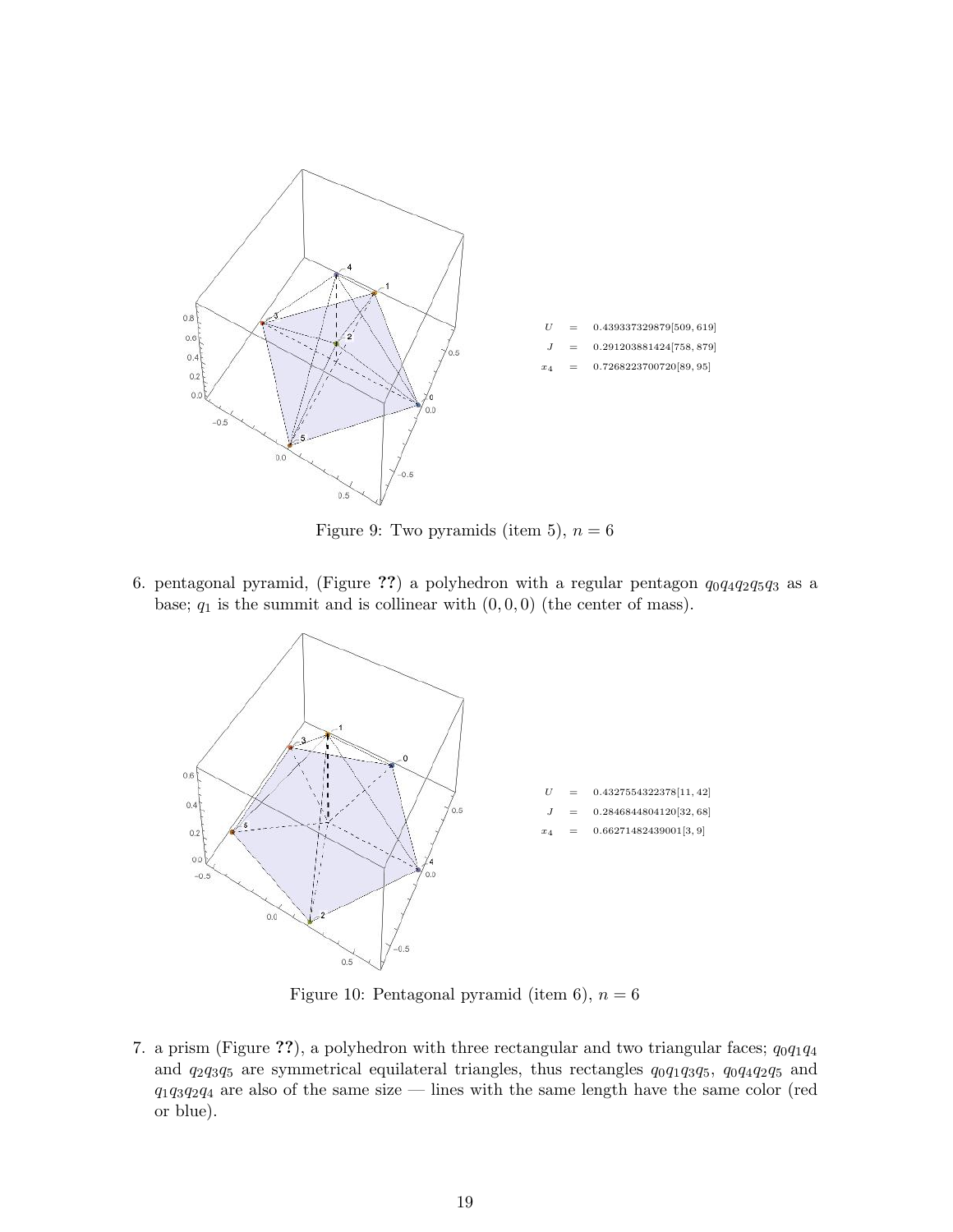

Figure 11: Prism (item 7),  $n = 6$ 

8. triangular polyhedron (Figure ??) with faces being isosceles triangles;  $q_0q_1q_4$  and  $q_0q_1q_5$ are symmetrical,  $q_0q_4q_5$  has one side longer (the segment  $(q_4, q_5)$  is longer than  $(q_0, q_1)$ ); triangle  $q_0q_2q_3$  is also an isosceles triangle; lines with the same length have the same color (red or blue).



Figure 12: Triangular polyhedron (item 8),  $n = 6$ 

9. Diamond with triangular base, (Figure ??) two symmetrical polyhedrons with triangular base  $q_1q_4q_5$  and with summits at  $q_0$  and  $q_3$ ; the center of mass  $((0,0,0))$  and the point  $q_2$ lies on the plane of triangle  $q_1q_4q_5$  and points  $q_0$ ,  $q_3$  are symmetrical with respect to that plane (i.e. triangle  $q_0q_2q_3$  is isosceles); in the figure point c is the center of mass  $(0,0,0)$ ; lines with the same length have the same color (red, blue, magenta, green and orange).



Figure 13: Diamond with isosceles triangular base (item 9)  $n = 6$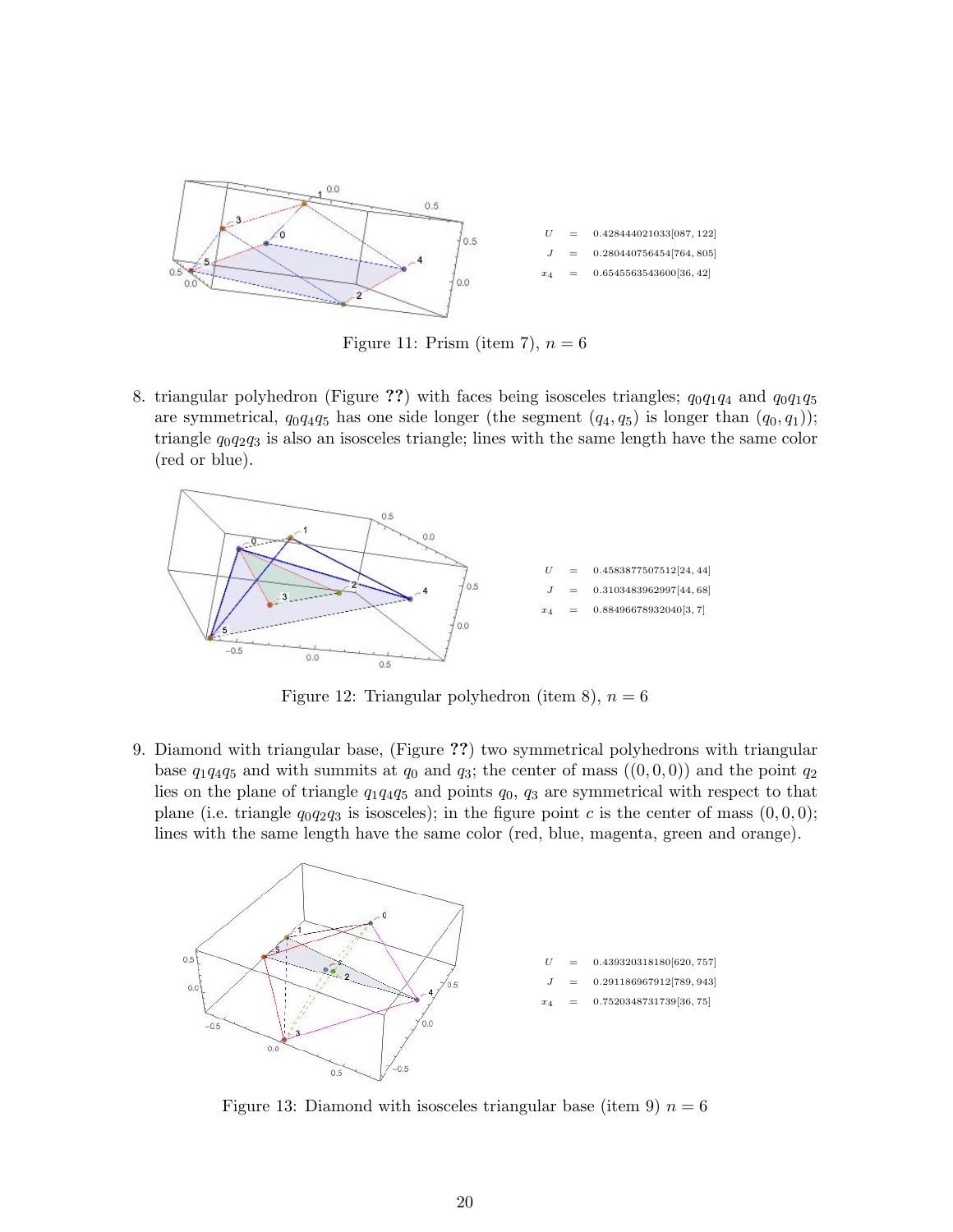# 7 The number of non-equivalent CCs for mass parameters close to equal mass case

In this section we count the number of CCs (different equivalency classes of CCs) for mass parameters close to the equal mass case. This is possible because for the equal mass case all CCs turned out to be non-degenerate solutions of  $RS$ . Then a simple continuation argument allows us to infer that the number of CCs does not change. A single CC for the equal mass case give rise (can be continued) to multiple CCs when the masses differ.

**Example 1** Consider a square — one of the planar CCs for  $n = 4$ . We distinguish bodies by (possibly different) masses and we show how many CCs for different masses we obtain. We use vertex labeling (coloring) for this purpose. To suggest different arrangement of masses we use  $m_1, \ldots, m_4$  colors. We identify those colorings which result from the application of planar isometry to a CC. In Figure ?? we present all three different arrangements of bodies for CC being a square under symmetry group  $\mathcal{O}(2)$ . Notice that there are  $4! = 24$  different colorings of a square by four colors  $m_1, \ldots, m_4$ . However, some of them can be obtained from another by rotation or reflection. For example arrangement  $m_4m_1m_2m_3$  can be obtained from  $m_1m_2m_3m_4$ by rotating latter by  $\pi/2$  angle.



Figure 14: All non-isomorphic (non- $\mathcal{O}(2)$ ) equivalent) colorings of a square with colors  $m_1, \ldots, m_4.$ 

If we use  $\mathcal{SO}(2)$  as the symmetry group (we allow rotations and reject reflections) we obtain six colorings, i.e. six non-congruous CCs (see Figure ??).



Figure 15: All non-congruous (not  $\mathcal{SO}(2)$ -equivalent) colorings of a square with colors  $m_1, \ldots, m_4.$ 

Summarizing: if we use just rotations, then there is six non-equivalent CCs obtained from the square in the different masses case; if we additionally allow reflections, then we obtain only three non-equivalent CCs.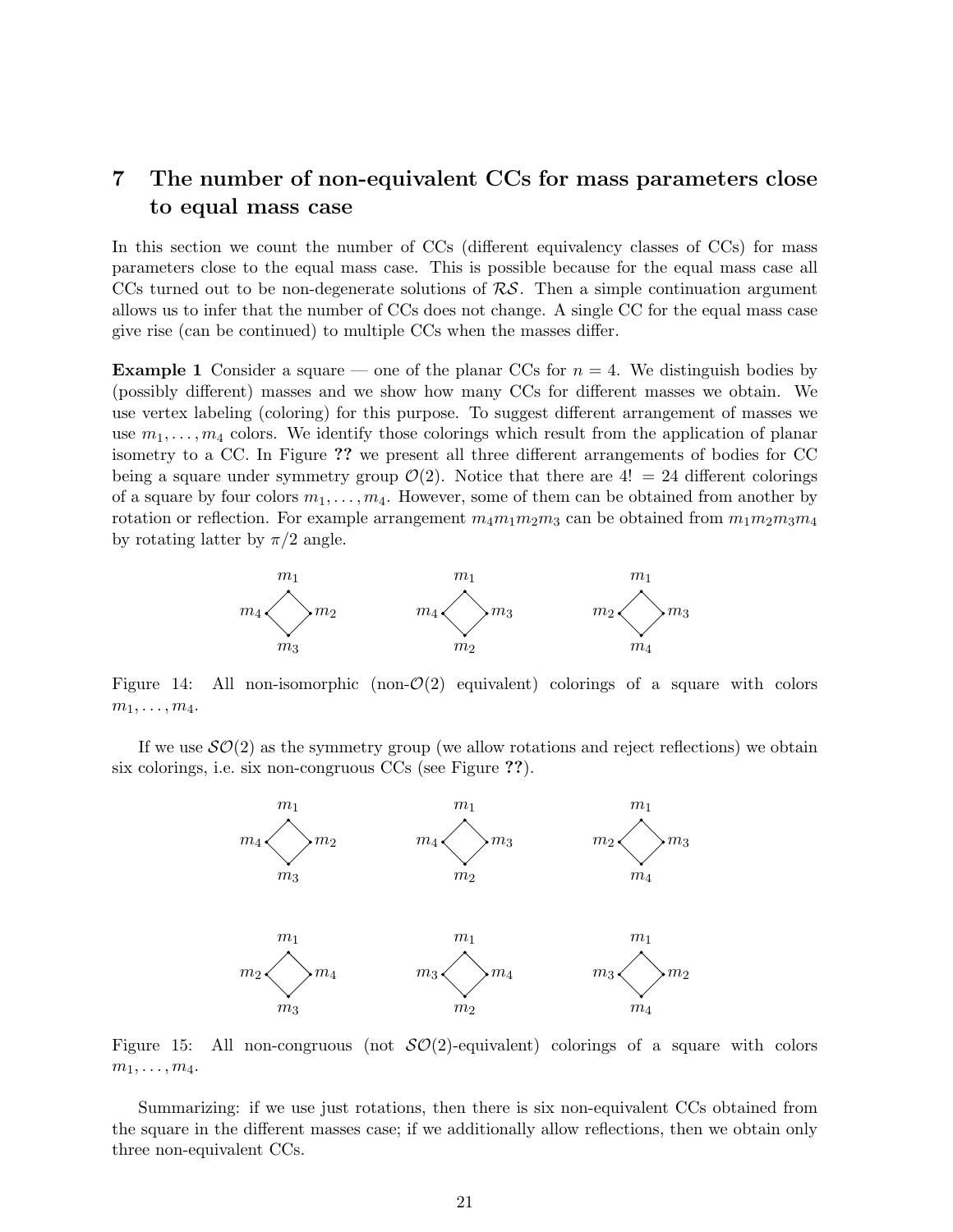#### 7.1 Definitions and Pólya's theorem

We can count non-isomorphic colorings with the aid of Pólya's enumeration theorem, see [?] or [?]) for the detailed treatment and proof. In this section we just recall the relevant definitions and state main theorems.

Let X be a finite set with  $|X| = n$  and  $(G, \circ)$  be a subgroup of the group of permutations of  $X$  with  $\circ$  denoting the composition of permutations.

Coloring of X is a function  $\omega : X \to \mathcal{C}$ , where C is a finite set of colors. We assume that the cardinality of C is k and it is the only important feature of C. Notice that any non-negative k has a combinatorial sense, but in our counting problem we have to take  $k = n$ .

**Definition 4** We say that two colorings  $\omega_1$ ,  $\omega_2$  are isomorphic with respect to group G, if there is a  $g \in G$  such that

$$
\omega_1(g(x)) = \omega_2(x), \quad \forall x \in X.
$$

**Definition 5** An index of a permutation  $g: X \to X$  is a function of n variables

$$
\zeta_g(x_1,\ldots,x_n)=x_1^{\alpha_1}\cdot x_2^{\alpha_2}\cdot\ldots\cdot x_n^{\alpha_n},
$$

where  $\alpha_i$  is a number of cycles of permutation g containing exactly i elements for  $i = 1, 2, \ldots, n$ .

**Definition 6** An index of a group  $G$  is defined as

$$
\zeta_G(x_1,\ldots,x_n)=\frac{1}{|G|}\sum_{g\in G}\zeta_g(x_1,\ldots,x_n).
$$

**Theorem 5** The number of non-isomorphic colorings of X with respect to group  $G$  with k colors is

$$
\zeta_{G}\left(k,k,\ldots,k\right).
$$

**Example 2** Let  $X = \{1, 2, 3, 4\}$  be a square as in Figure ??. Let  $(G_{RR}, \circ)$  be a group of all rotations and reflections (on a plane) of that square. Permutations in  $G_{RR}$ , their decomposition in two cycles and their indices are:

| $g_0$ | $(1)(2)(3)(4)$ | $\zeta_{g_0}(x_1, x_2, x_3, x_4)$ | $x_1$ | $x_2$ | $x_3$ | $x_4$ | $x_5$ | $x_6$ | $(13)(24)$ | $\zeta_{g_1}(x_1, x_2, x_3, x_4)$ | $x_2$ | $x_3$ | $x_4$ | $x_5$ | $x_6$ | $x_7$ | $x_8$ | $x_9$ | $x_9$ | $x_9$ | $x_9$ | $x_9$ | $x_9$ | $x_9$ | $x_9$ | $x_9$ | $x_9$ | $x_9$ | $x_9$ | $x_9$ | $x_9$ | $x_9$ | $x_9$ | $x_9$ | $x_9$ | $x_9$ | $x_9$ | $x_9$ | $x_9$ | $x_9$ | $x_9$ | $x_9$ | $x_9$ | $x_9$ | $x_9$ | $x_9$ | $x_9$ | $x_9$ | $x_9$ | $x_9$ | $x_9$ | $x_9$ | $x_9$ | $x_9$ | $x_9$ | $x_9$ | $x_9$ | $x_9$ |
|-------|----------------|-----------------------------------|-------|-------|-------|-------|-------|-------|------------|-----------------------------------|-------|-------|-------|-------|-------|-------|-------|-------|-------|-------|-------|-------|-------|-------|-------|-------|-------|-------|-------|-------|-------|-------|-------|-------|-------|-------|-------|-------|-------|-------|-------|-------|-------|-------|-------|-------|-------|-------|-------|-------|-------|-------|-------|-------|-------|-------|-------|-------|
|-------|----------------|-----------------------------------|-------|-------|-------|-------|-------|-------|------------|-----------------------------------|-------|-------|-------|-------|-------|-------|-------|-------|-------|-------|-------|-------|-------|-------|-------|-------|-------|-------|-------|-------|-------|-------|-------|-------|-------|-------|-------|-------|-------|-------|-------|-------|-------|-------|-------|-------|-------|-------|-------|-------|-------|-------|-------|-------|-------|-------|-------|-------|

Thus  $G_{RR} = \{g_0, \ldots, g_7\}, |G_{RR}| = 8$  and its index is

$$
\zeta_{G_{\rm RR}}(x_1, x_2, x_3, x_4) = \frac{1}{8} \left( x_1^4 + 3x_2^2 + 2x_4 + 2x_1^2 x_2 \right).
$$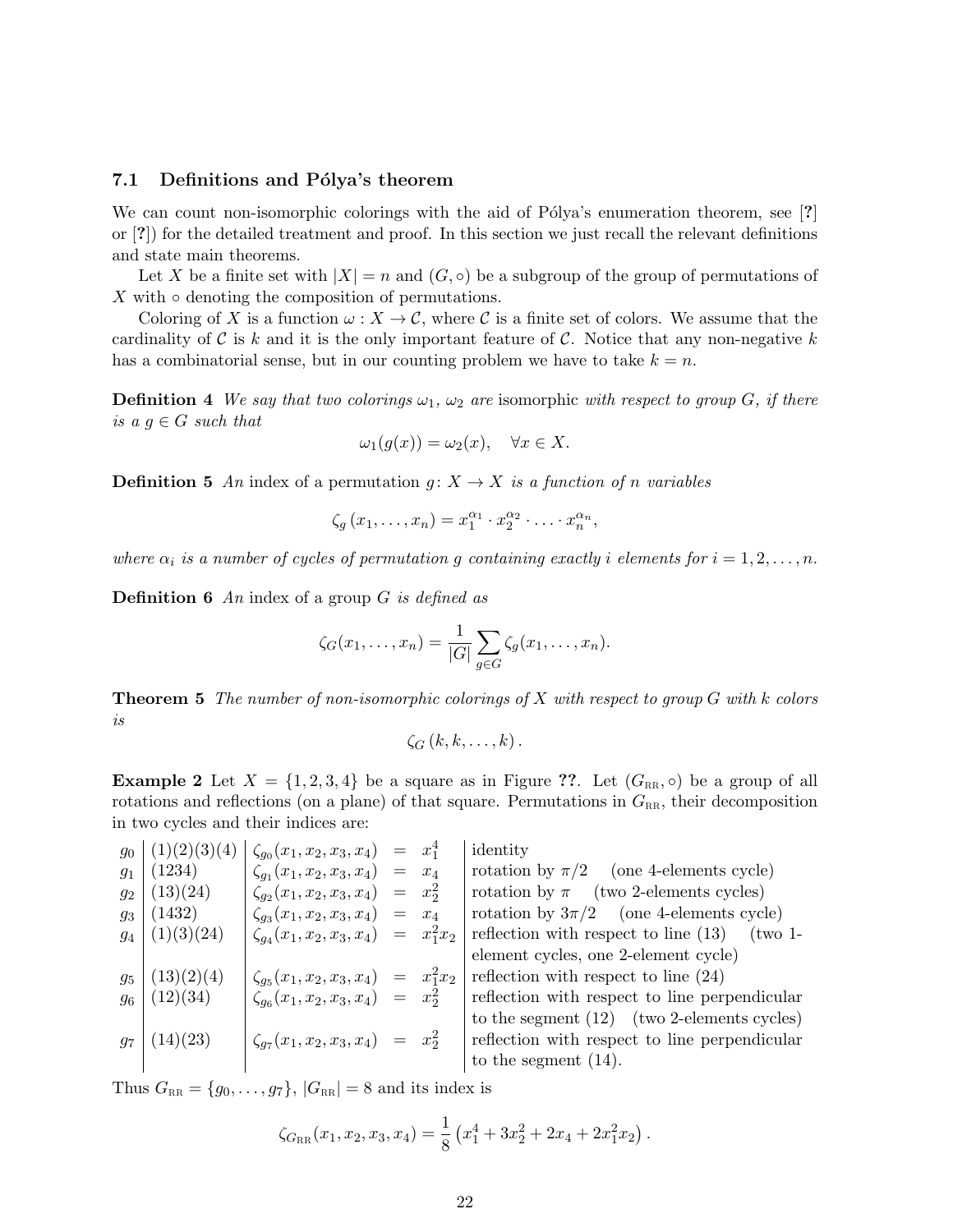Hence the number of different coloring with 4 colors is

$$
\zeta_{G_{RR}}(4,4,4,4) = \frac{1}{8} \left(4^4 + 4^2 + 2 \cdot 4\right) = 2360.
$$

In this number there are all colorings with one, two, three and four colors, and this is not what we are interested in. We want to know a number of different colorings with exactly four colors. For this we need full version of Pólya's enumeration Theorem.

**Theorem 6 (Pólya's enumeration Theorem)** Let D be a set of all non-isomorphic colorings of a set X with respect to G with k colors. Then the generating function  $\mathcal{U}_D$ 

$$
\mathcal{U}_D(x_1,x_2,\ldots,x_k)=\zeta_G(\sigma_1,\sigma_2,\ldots,\sigma_n),
$$

where

$$
\sigma_i = x_1^i + x_2^i + \ldots + x_k^i,
$$

has its coefficient at  $x_1^{i_1} \ldots x_k^{i_k}$  equal to the number of non-isomorphic colorings using each of the colors  $m_1, \ldots, m_k$  exactly  $i_1, \ldots, i_k$  times, respectively.

Example 3 Consider the case from Example ??. The generating function is

$$
\mathcal{U}(x_1, x_2, x_3, x_4) = \zeta_{G_{RR}}(x_1 + x_2 + x_3 + x_4, x_1^2 + x_2^2 + x_3^2 + x_4^2, \nx_1^3 + x_2^3 + x_3^3 + x_4^3, x_1^4 + x_2^4 + x_3^4 + x_4^4) \n= \frac{1}{8} \Big\{ (x_1 + x_2 + x_3 + x_4)^4 + \n3(x_1^2 + x_2^2 + x_3^2 + x_4^2)^2 + \n2(x_1^4 + x_2^4 + x_3^4 + 2x_4^4) + \n2(x_1 + x_2 + x_3 + x_4)^2(x_1^2 + x_2^2 + x_3^2 + x_4^2) \Big\} \n= x_1^4 + \ldots + 3x_1x_2x_3x_4 + \ldots x_4^4 \tag{44}
$$

From the expansion above (??), we see that the number of non-isomorphic colorings with four colors, each used once, in the case of square is 3.

### 7.2 Identifications of CCs made for the main result — summary

Let us remind the essence of counting of CCs mentioned in Section ??: any CC can be obtained from one of the normalized CCs, found by the program, by a suitable composition of translation, scaling, rotation, reflection and permutation of bodies. The reasons for such situation are as follows.

- 1. First, in Section ??, we normalized central configurations to obtain isolated solutions. This means that we remove possibility of translation (establishing a center of mass  $c = 0$ ) and possibility of scaling symmetry (setting  $\lambda = 1$ ). However, the obtained system (??) can have  $\mathcal{O}(3)$  and  $\mathcal{SO}(3)$  symmetry, which excludes the use of Krawczyk's method. This method requires non-degenerate solutions .
- 2. In Section ??, we introduce  $\mathcal{RS}$  and after these treatments solutions found by our program have no longer neither  $\mathcal{SO}(3)$  nor  $\mathcal{O}(3)$  symmetry. But reflections by the planes and some permutations of bodies are still possible. In the case of equal masses two CCs that differ only by labeling of bodies are equivalent.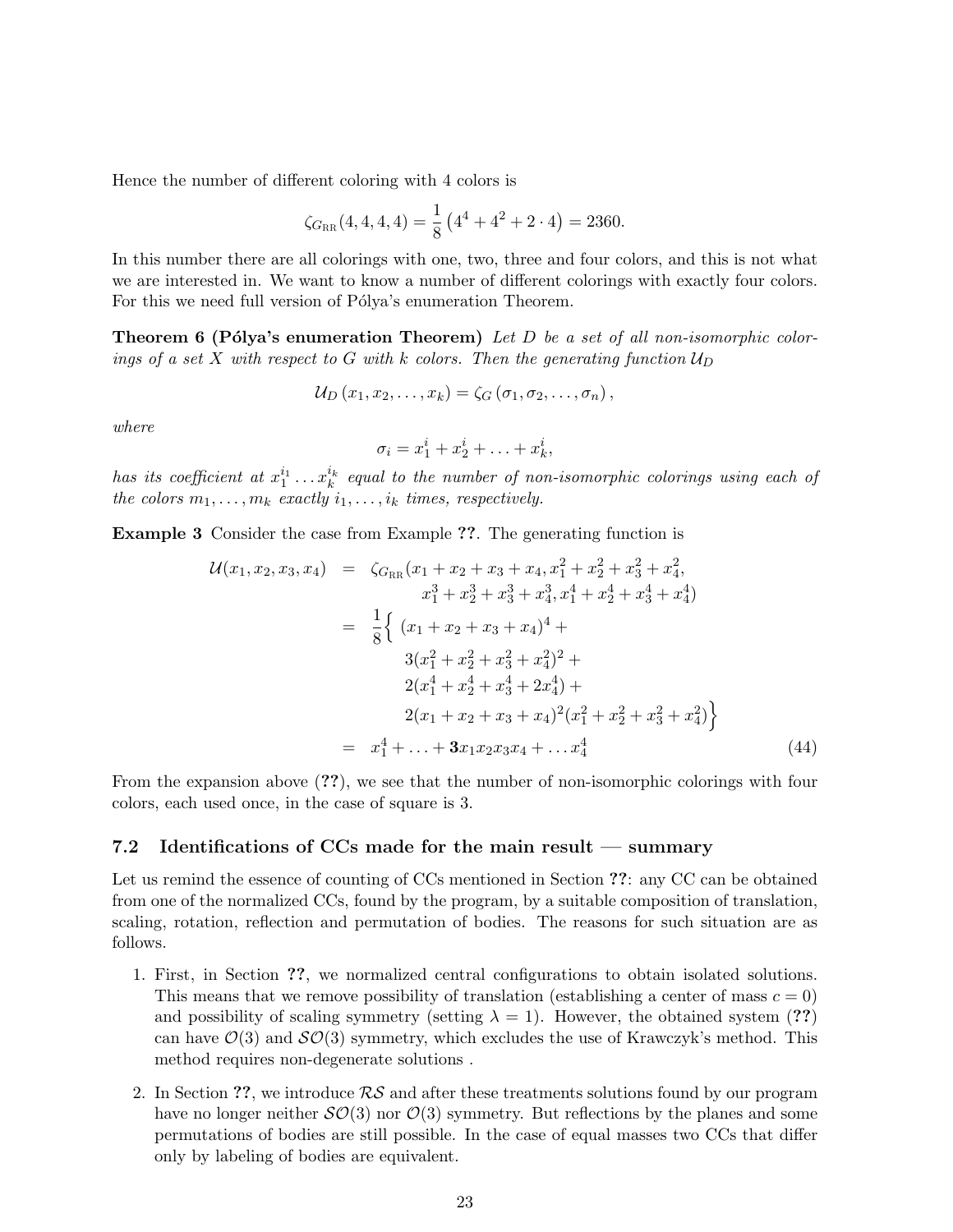3. Thus we remove remaining symmetries and possible permutations of bodies by a procedure of unifications of solutions.

Thus, in the equal mass case we count configurations treating them as indistinct if they have the same geometrical form. In the context of the Póyla's theorem this corresponds to taking the permutation group G to be the whole of  $S_n$  or, equivalently, using just one color.

#### 7.3 Number of CCs for different masses close to equal mass case

In the different masses case in the context of the Póyla's theorem we use exactly  $n$  colors. We consider two CCs equivalent, isomorphic or congruous, if one can be transformed into another by an element of  $\mathcal{O}(d)$  or  $\mathcal{SO}(d)$ , respectively. Hence depending on whether we allow for reflections (i.e.  $\mathcal{O}(d)$ ) or not  $(\mathcal{SO}(d))$  we get different counts.

In the sequel by no- $CC(n)$  we denote the number of CCs obtained for the equal masses case, by  $iso(n)$  is number of different non-isomorphic CCs and the number of non-congruous CCs is denoted by  $\text{cong}(n)$ . These numbers are obtained using Pólya's enumeration Theorem for different groups. Tables ?? and ?? contain the number of different CCs inferred from our rigorous count of CCs. Data in Tables ?? and ?? suggest that the number of different CCs in the different mass case grow faster than  $(n!)$ .

**Example 4** For  $n = 4$  in the planar case there are four different CCs (i.e. no-CC(4) = 4) and there are 12 non-isomorphic configurations for collinear solution, 3 for square, 4 for equilateral triangle and 12 for isosceles triangle (for detailed description of CCs see [?]), thus iso(4) =  $12 + 3 + 12 + 4 = 31$ . The count of non-congruous classes is as follows: 12 non-congruous configurations for collinear solution, 6 for square, 8 for equilateral triangle and 24 for isosceles triangle, thus  $\text{cong}(4) = 12 + 6 + 8 + 24 = 50$ .

| $\boldsymbol{n}$ | $no-CC(n)$ | $\operatorname{iso}(n)$ | $\text{cong}(n)$ | $\operatorname{iso}(n)/n!$ | $\text{cong}(n)/n!$ |
|------------------|------------|-------------------------|------------------|----------------------------|---------------------|
|                  |            | 31                      | 50               | 1.29167                    | 2.0833              |
| 5                | Ð          | 207                     | 354              | 1.72500                    | 2.9500              |
| 6                | 9          | 1992                    | 3624             | 2.76667                    | 5.0333              |
|                  | 14         | 28080                   | 53640            | 5.57143                    | 10.6429             |

Table 3: The number of different CCs in 2D

|   |    |      |      |         | $\text{no-CC}(n)$   iso(n)   cong(n)   iso(n)/n!   cong(n)/n! |
|---|----|------|------|---------|---------------------------------------------------------------|
|   |    | 32   | -52  | 1.33333 | 2.1667                                                        |
| 5 | Q  | 257  | 454  | 2.14167 | 3.7833                                                        |
|   | 18 | 3099 | 5838 | 4.30417 | 8.1083                                                        |

Table 4: The number of different CCs in 3D

# 8 The question of stability for planar CCs

Now, consider a planar CC. It gives rise to a periodic orbit, where all bodies move on circles with the angular velocity 1. This orbit becomes a fixed point in the rotating coordinate frame.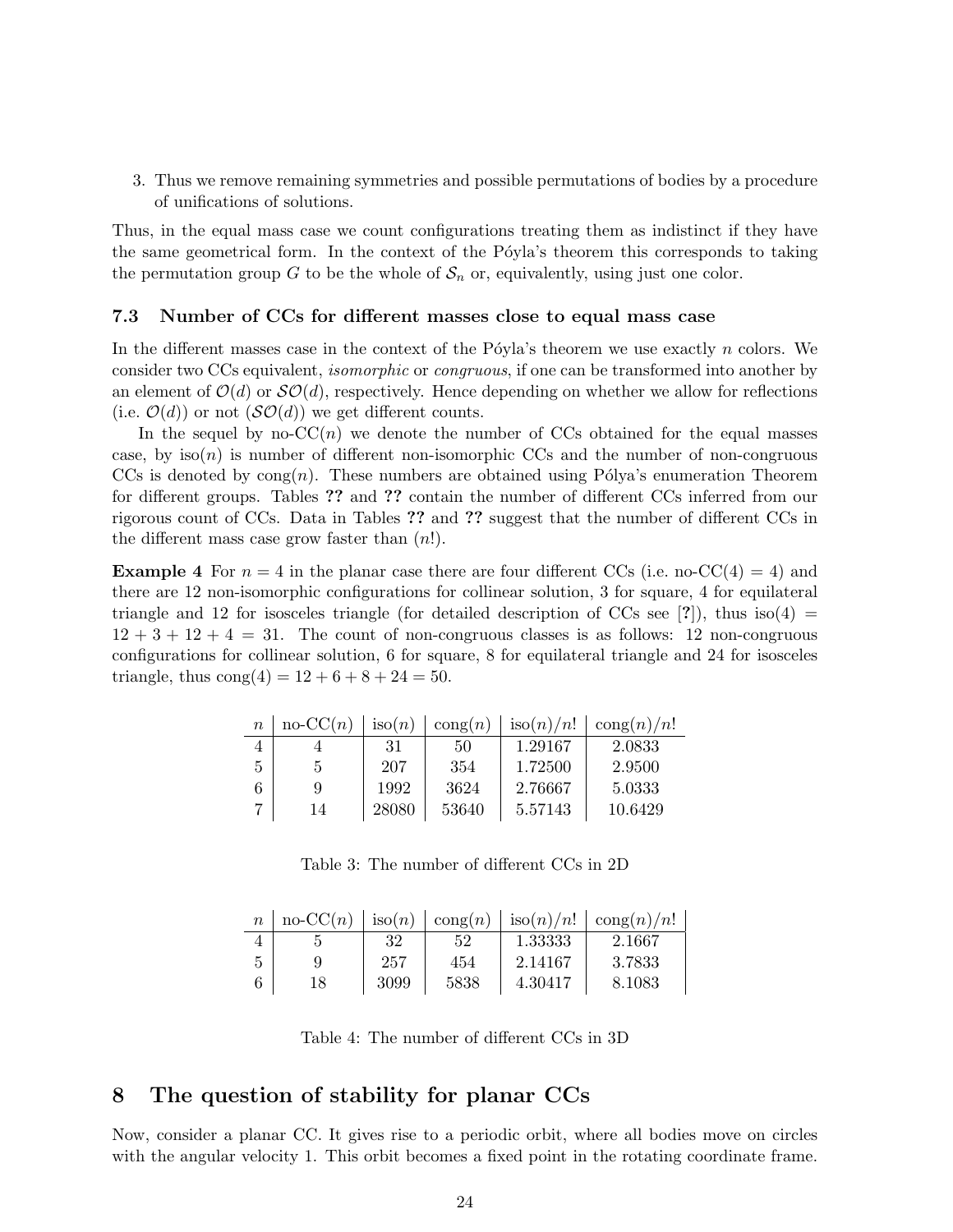The stability/instability of this fixed point and the circular periodic orbit is the same.

Let

$$
J = \left[ \begin{array}{cc} 0 & -1 \\ 1 & 0 \end{array} \right]. \tag{45}
$$

Then  $\exp(J\theta) = \begin{bmatrix} \cos\theta & -\sin\theta \\ \sin\theta & \cos\theta \end{bmatrix}$  $\sin \theta \quad \cos \theta$ is a rotation by the angle  $\theta$  in the plane OXY.

The link between coordinates in the inertial frame  $x \in \mathbb{R}^2$  and the coordinates q with respect to the rotating frame with the angular velocity equal to 1 is

$$
x = \exp(Jt)q.\tag{46}
$$

The equations of motion in the rotating coordinate frame are [?]

$$
\dot{q}_i = v_i, \tag{47}
$$

$$
\dot{v}_i = -2Jv_i + q_i - \sum_{j \neq i} \frac{m_j(q_i - q_j)}{r_{ij}^3}.
$$
\n(48)

As was mentioned earlier each planar CC with  $v_i = 0$ ,  $i = 0, \ldots, n-1$  is a fixed point of the system  $(??,?)$ . We investigated numerically the linear stability of all CCs for  $n = 4, 5, 6, 7$  and for some particular non-symmetric CCs for  $n = 8, 9, 10$  whose existence has been established in [?]. It turns out that all these CCs are linearly unstable. The computation of eigenvalues for the linearization of  $(2,2,2)$  has been done non-rigorously, but we are confident that this computation can be with some effort made rigorous.

# References

- [AK12] A.Albouy, V.Kaloshin, Finiteness of central configurations of five bodies in the plane, Annals of mathematics 176 (2012), 535–588
- [ADL] M. Alvarez, J. Delgado, J. LLibre, On the spatial central configurations of the 5-body problem and their bifurcations, DCDS S, 1 (2008), 505–518
- [B89] N.L.Biggs, Discrete Mathematics, Oxford University Press 1989
- [FK] J. Ch. Faugére and I. Kotsireas, *Symmetry theorems for the Newtonian 4 and 5body prob*lems with equal masses, Computer algebra in scientific computingCASC99, SpringerBerlin (1999), 8192.
- [HJ11] M.Hampton and A.N.Jensen, Finiteness of spatial central configurations in the five-body problem, Cel. Mech. Dyn. Astron. 109 (2011), no. 4, 321–332.
- [HM05] M.Hampton and R.Moeckel, Finiteness of relative equilibria of the four-body problem, Invent. math. 163 (2005), no. 2, 289–312.
- [K69] R.Krawczyk, Newton-Algorithmen zur Besstimmung von Nullstellen mit Fehlerschranken, Computing, 4(1969) , 187–201
- [Ks00] I.Kotsireas, Central Configurations in the Newtonian N-body Problem in Celestial Mechanics, Contemporary Mathematics 2000